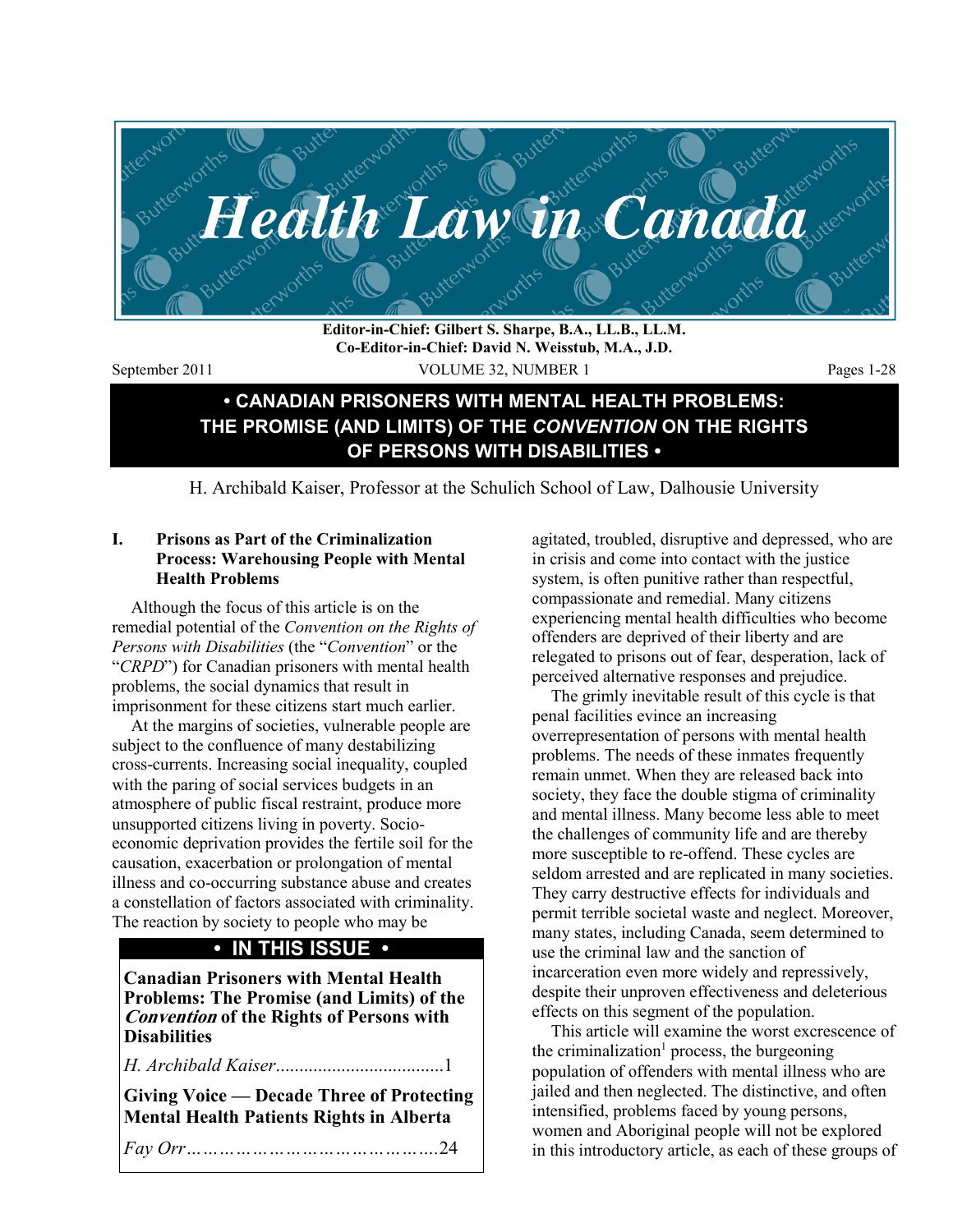#### **HEALTH LAW IN CANADA**

**Health Law in Canada** is published four times a year by LexisNexis Canada Inc., 123 Commerce Valley Drive East, Markham, Ontario L3T 7W8

#### © **Gilbert Sharpe 1997-2011**

All rights reserved. No part of this publication may be reproduced or stored in any material form (including photocopying or storing it in any medium by electronic means and whether or not transiently or incidentally to some other use of this publication) without the written permission of the copyright holder except in accordance with the provisions of the *Copyright Act*. Permissions requests should be addressed to Gilbert Sharpe, c/o LexisNexis Canada Inc.

**ISBN 0-433-46756-4 ISSN 0226-88411 ISBN 0-433-46757-1** (PDF) **ISBN 0-433-46758-8** (Print & PDF)

Subscription rates: \$350 per year (Print or PDF) \$435 per year (Print & PDF)

Please address all editorial inquiries to:

Boris Roginsky, Journals Editor LexisNexis Canada Inc. Tel. (905) 479-2665; Fax (905) 479-2826 E-mail: hlic@lexisnexis.ca.

# **EDITORIAL BOARD**

EDITOR-IN-CHIEF: **Gilbert S. Sharpe**, B.A., LL.B., LL.M. CO-EDITOR-IN-CHIEF: **David N. Weisstub**, M.A., J.D.

#### ASSOCIATE EDITORS:

**Julio Arboleda-Flórez**, M.D., Ph.D. • **Raisa Deber**, Ph.D. • **Barry Hoffmaster**, M.A., Ph.D. • **Hugh M. Kelly**, Q.C., B.A., LL.B. • **Mary A. Marshall**, LL.B., LL.M. • **Nyranne S. Martin**, Centre for Addiction and Mental Health • Dr. **William L. Orovan**, B.Sc., M.B.A., M.D., F.R.S.C.(C), FACS • Madame Justice **Ellen Picard**, B.Ed., LL.B., LL.M. • Madame Justice **Anne H. Russell**, B.A., LL.B. • **Ronald Stokes**, M.D., D.Psych., F.R.C.P.(C.) • **Deanna L. Williams**, B.Sc., PEBC, R.Ph., CAE

#### INTERNATIONAL EDITORS:

**Belinda Bennett**, University of Sydney, Australia • Prof. **John D. Blum**, Loyola University, U.S.A. • Prof. **Brian Bromberger**, University of New South Wales, Australia • Prof. **E. Deutsch**, Juristisches Seminar der Universitat, Gottingen, West Germany • **Kate Diesfeld**, Auckland University of Technology, New Zealand • **Ian Freckelton**, La Trobe University, Australia • Prof. **Michael Freeman**, University College London, University of London, England • **Joseph Jacob**, LSE, England • Prof. **John Leverette**, Queen's University, Canada • Dr. **Alexander McCall Smith**, University of Edinburgh, Scotland • **Laurence R. Tancredi**, New York University, U.S.A.

**Note: The articles included in Health Law in Canada reflect the views of the individual authors. Health Law in Canada is not intended to provide legal or other professional advice and readers should not act on information contained in this** 

prisoners requires separate concentration. The ubiquity of this general phenomenon will be described and its Canadian manifestation will be surveyed. The painfully slow and incomplete journey from the civil death of prisoners towards the recognition of full citizenship will be plotted. Then, the reformist potential of international human rights law will be assessed, first in its general pronouncements and later in the guise of the *Convention on the Rights of Persons with Disabilities*. After a brief overview of the paradigm shift required by the *CRPD* and its principal substantive provisions, several of its key themes which relate to the needs of prisoners with psychosocial disabilities will be developed. This *Convention* will not be portrayed as a panacea for all of the dysfunctional elements of society that crystallize into today's sad reality wherein penal institutions house too many people with mental illness. Instead, it will be concluded that the *CRPD* offers some unique legal tools and normative promises that ought to have salutary effects on an otherwise bleak situation for Canadian prisoners with mental health problems.

#### **II. A Ubiquitous Social Problem**

The examination of a few contemporary international sources demonstrates the ubiquity of the unwarranted and damaging use of the criminal law in reacting to people with mental health problems, which results in their being confined to penal institutions.

The United Nations Office on Drugs and Crime ("UNODC") *Handbook on Prisoners with Special Needs*<sup>2</sup> ("the Handbook") chapter on "Prisoners with mental health care needs" starts with the troubling observation that "A disproportionately large number of prisoners have mental health care needs",<sup>3</sup> noting that "several million prisoners worldwide had serious mental disabilities". Although all inmates "are at risk of developing a range of mental disabilities", the UNODC cites a wide range of causal factors, which exaggerate the effects of imprisonment, such as "overcrowding, various forms of violence, enforced solitude or lack of privacy, lack of meaningful activity, isolation from social networks, inadequate health services, especially mental health services".4 The Handbook identifies broader social influences that make the resort to imprisonment more probable, including assumptions of dangerousness, societal intolerance to behavioural irregularities, poor access to community-based treatment and other supportive services and the propensity to punish as opposed to an inclination to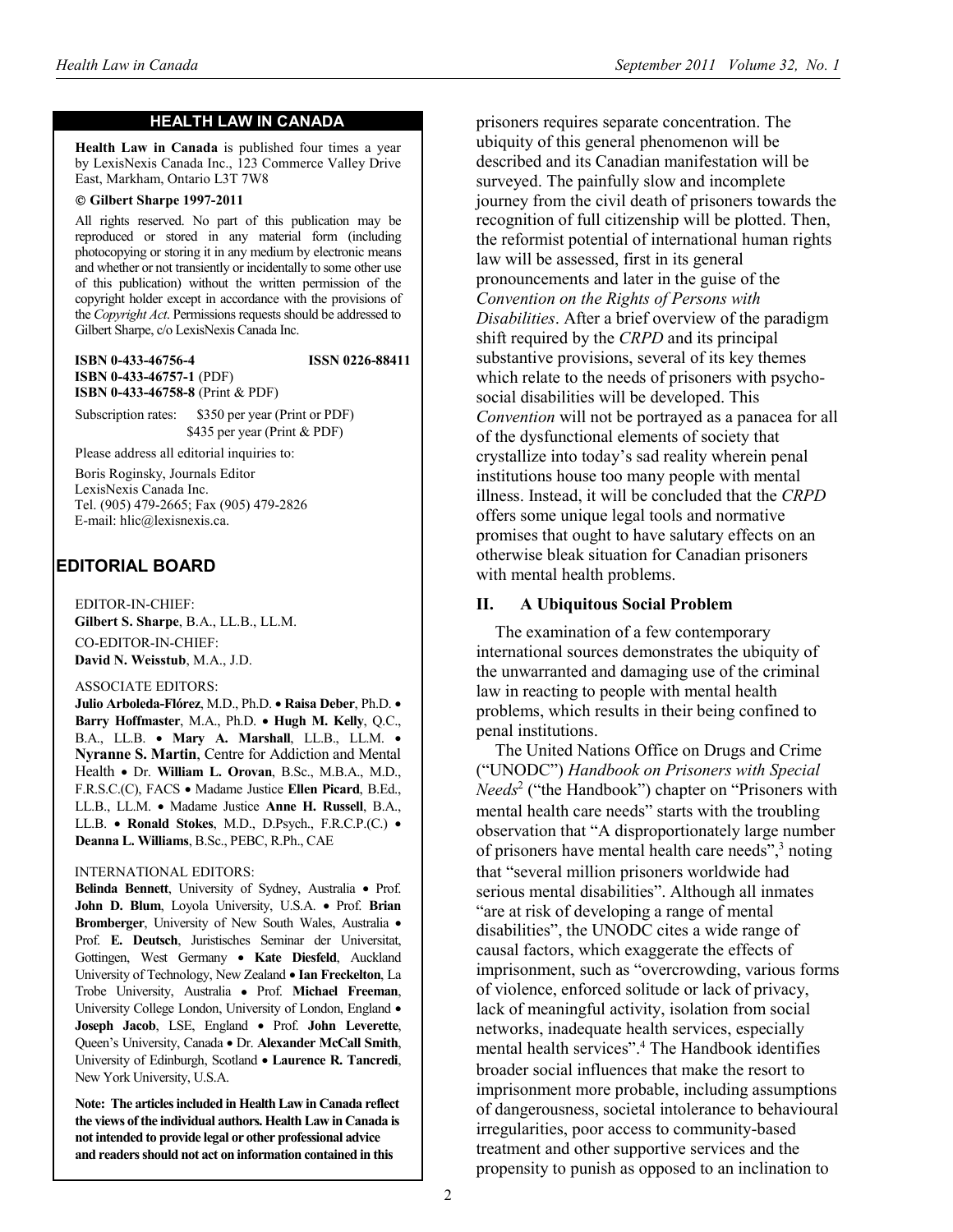divert and rehabilitate.<sup>5</sup> Moreover, once imprisoned, inmates' vulnerabilities increase as they face obstacles in attaining access to justice, impoverished institutional health care services, poor physical conditions, magnification of discrimination and stigma and vastly increased risks of being victims of assaultive behavior and self-harm.6

A matching picture has been painted by the World Health Organization,<sup>7</sup> ("WHO") which establishes that of nine million prisoners worldwide, "At least half" have personality disorders, while one million live with psychosis or depression, "Nearly all prisoners experience depressed moods or stress symptoms" and "several thousand prisoners take their own lives".<sup>8</sup> The WHO list of issues within prisons that adversely affect inmates largely replicates the UNODC account and concludes that "the cumulative effect of all these factors, left unchecked, is to worsen the mental health of prisoners" and "increase the likelihood" of aggression and self-harm.<sup>9</sup>

The UNODC and WHO reports summarize data from a very wide range of national surveys, so it is useful to examine the situation in the United States and the United Kingdom, countries frequently chosen as Canadian comparators, before focusing on Canada. Early in the 21st century, American public policy analysts began recognizing this penological and human rights crisis. The Sentencing Project, while concerned about the understatement of the incidence of inmates with mental illness, reported that "jails and prisons have become the institutions most likely to house the mentally ill",<sup>10</sup> as the population shifted from hospitals, to the point where the proportion of prisoners with mental health problems was at "a vastly higher level than their proportion within the general population", $\frac{11}{1}$  a "'revolving door' between jail and the street".<sup>12</sup> The Criminal Justice Mental Health Consensus Project recorded the recent "social experiment" of the "unprecedented increase in the number of people who are incarcerated", creating challenges where "few, if any, are more formidable than operating a comprehensive mental health service delivery system for inmates".13 The Bazelon Center for Mental Health Law contended that, among the "Large numbers of individuals with mental illnesses … in jail or prison today", "their growing numbers and the severity of their problems have recently raised concerns to new levels in criminal justice circles".14 More contemporary American studies, while noting the wide variance of prevalence estimates "depending on methodology and setting"<sup>15</sup>

and that "no measure of functional impairment was used", concluded that "the volume of inmates entering jails with serious mental illnesses is substantial",<sup>16</sup> "three to six times that rate of serious mental illnesses in jails compared to the rest of the population".17

The United Kingdom is comparable, with high prevalence levels (recording "psychiatric morbidity", inmates with "two or more mental health problems", among "72% of male and 70% of female sentenced prisoners")<sup>18</sup> and an overall negative assessment: "From first contact with the police to release from prison, people with mental ill health who come into conflict with the law often find that their mental health needs are neglected … ".19 One British writer, a prison official, concluded in 2009, that U.K. (and other nations') prisons "should not be a dumping ground for people with mental illness. The misuse of prison to address apparent public safety by incarcerating people with significant mental illness in prison is an abuse of power, and an infringement of human rights".<sup>20</sup>

This international data confirms the overuse of imprisonment for offenders with mental illness and the unsuitability, indeed actual harms inflicted, by a penal system which has never allocated the necessary resources nor developed the capabilities to serve inmates with mental health problems. To what extent are these verdicts replicated in Canada?

# **III. The Canadian Variant: A Similar Source of Shame**

# **A. Poor Grades in Most Reports**

In this part, a range of sources will be used to demonstrate the depth of despair for Canadian prisoners with mental health problems. There appears to be unanimity that there are serious shortfalls in the delivery of services, despite the fact that both governments and the Correctional Service of Canada have accepted the reality of this deficiency and have started to reinvest in mental health care. The section also explains the considerable disquiet over the future, with the certainty that the current tide of criminal law "reforms" will result in more people being incarcerated, with predictable bad effects on the mental health of the inmate population.

Acquiring a comprehensive view of the mental health status of inmates in Canadian correctional institutions is an elusive goal, given that governmental responsibilities are bifurcated. The provinces operate jails under s. 92(6) of the *Constitution Act, 1867*21 in which prisoners serve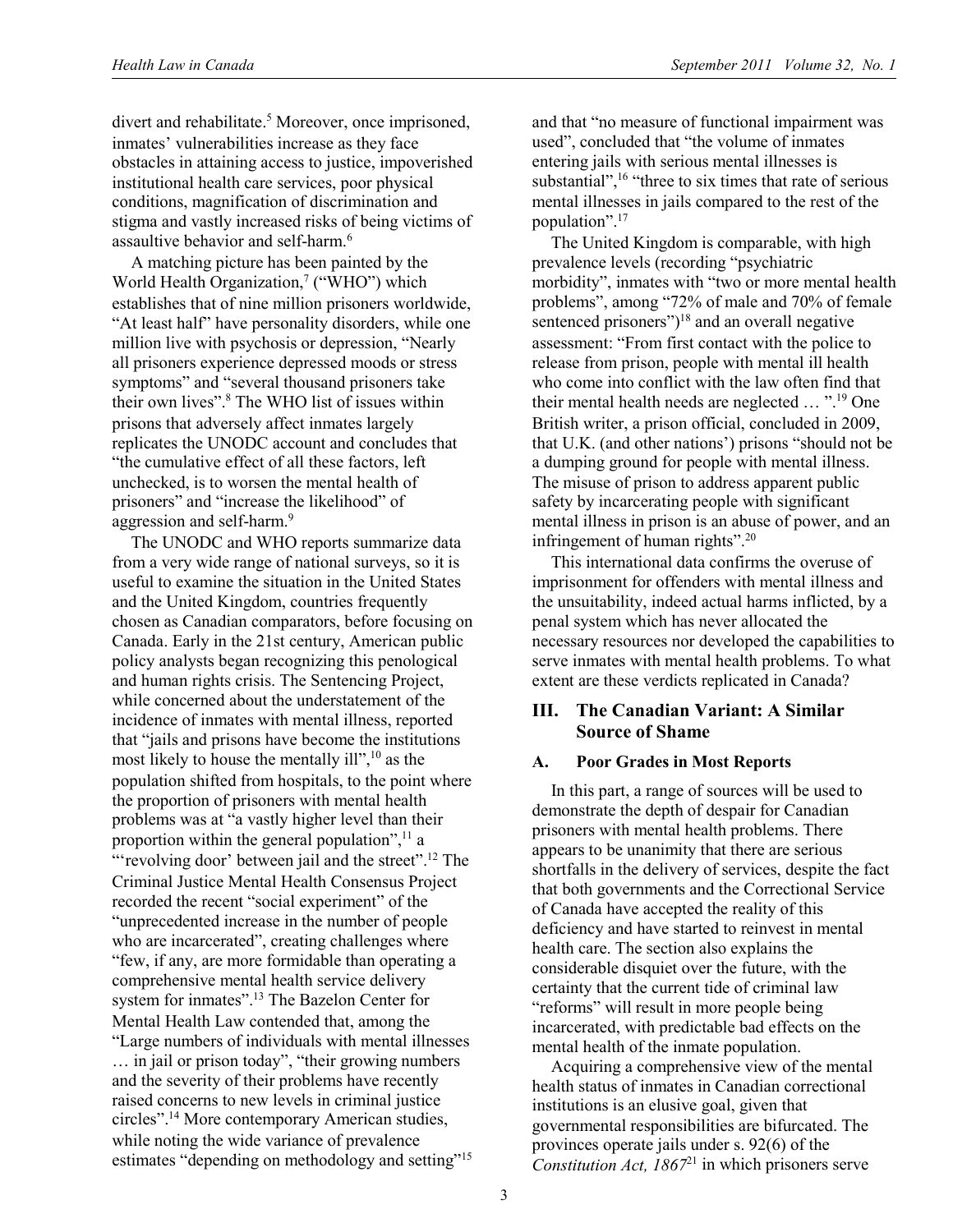sentences of less than two years. The federal government controls penitentiaries (under s. 91(28)) in which inmates are detained for terms of two years or more, under s. 743.1 of the *Criminal Code of Canada*. 22 The most convenient sources of data relate to the federal stream of corrections and this category comprises the bulk of the following discussion, although provincially run institutions are beset by the same problems that their federal counterparts face.<sup>23</sup>

The last decade has seen increased attention being focused upon the high proportion of inmates experiencing serious mental health problems. Although governments have acknowledged their duties at some levels, the overall state of affairs remains profoundly unsatisfactory, as summarized by Bastarache J. at paras. 106 and 115 in *R. v. Knoblauch*: 24

*[U]nfortunately, the mentally ill, like aboriginals are sadly over-represented in the prison population …* 

*\* \* \* \* \** 

*I find it very unfortunate that there are inadequate resources to treat the mentally ill in most of Canada's correctional facilities.* 

A survey of recent *Annual Reports of the Office of the Correctional Investigator* ("OCI") (prepared in accordance with s. 192 of the *Corrections and Conditional Release Act*, 25 [*CCRA*]) is entirely consistent with these comments by the Supreme Court of Canada. The *2003/2004 Report*26 supported the findings of a Canadian Public Health Association study, *A Health Care Needs Assessment of Federal Inmates in Canada*, 27 which recorded higher inmate prevalences (especially among women) of mental disorders, substance abuse and suicide rates, confirming stakeholder input that "prisons house a disproportionate number of persons in need of mental health treatment", but that "the treatment available to inmates with mental disorders is inadequate", creating "an urgent need for action on a number of fronts".28

With little remission, these conclusions are woven throughout each subsequent Report. In 2004/2005, the OCI observed that "mental health services offered by the Correctional Service to these offenders have not kept up with the dramatic increase in numbers", such "that the level of mental health services available is now seriously deficient",29 a conclusion reinforced in 2005/2006, where the OCI went further: "the Correctional Service is not fulfilling its legislative obligation to

provide every inmate with essential mental health care and reasonable access to non-essential mental health care".<sup>30</sup> The 2006/2007 Report recognized that "some progress in addressing the inadequacy of the mental health care provided to federal offenders"31 had been made, but that there were still considerable funding and quality of service shortfalls. The 2007/2008 Report commented favourably upon additional fiscal commitments to mental health assessments and care, but maintained that the "situation remains problematic on several fronts", notably recruiting and retaining professionals, the physical infrastructure of Regional Treatment Facilities and shortages in intermediate, as opposed to intensive, care.<sup>32</sup>

In the 2008/2009 Report, the OCI welcomed the testimony of the Minister of Public Safety before a House of Commons Committee, who said that, having de-institutionalized "the mentally ill from provincial facilities", we "are 're-institutionalizing' them as prisoners", "criminalizing the mentally ill",33 but lamented that "[t]he overall situation of offenders with mental health disorders has not significantly improved". Despite good intentions, there were problems of "priority and focus", too often concentrating on risk "rather than on treatment and intervention<sup> $34$ </sup> and resorting to segregation of inmates for "prolonged periods", a practice which "must end". $35$  The 2009/2010 Report echoed previous frustrations that the "delivery and access to health care remains the number one area of offender complaint", despite some "promising initiatives"<sup>36</sup> and further complained that "mentally disordered offenders should not be held in segregation or in conditions approaching solitary confinement".<sup>37</sup> An OCI special report in 2010 reinforced the compendium of deficiencies appearing in the Annual Reports and recommended "a comprehensive plan" to address needs in "funding, implementation, accountability and evaluation",  $3\overline{8}$  as well as "[i]ncluding the opinions of offenders who have profited from mental health and criminogenic programming"39 and confronting stigma and discrimination that exists "both inside and outside the Service", especially given the "double stigma of being labeled both 'crazy' and criminal".<sup>40</sup>

The Correctional Service of Canada Review Panel, has confirmed the basic outlook of the OCI. In *A Roadmap to Strengthening Public Safety*, 41 ("the Roadmap") the same portrayal of expanding prison populations with mental health problems is tendered, together with a reiteration of other concerns about deficiencies in admission screening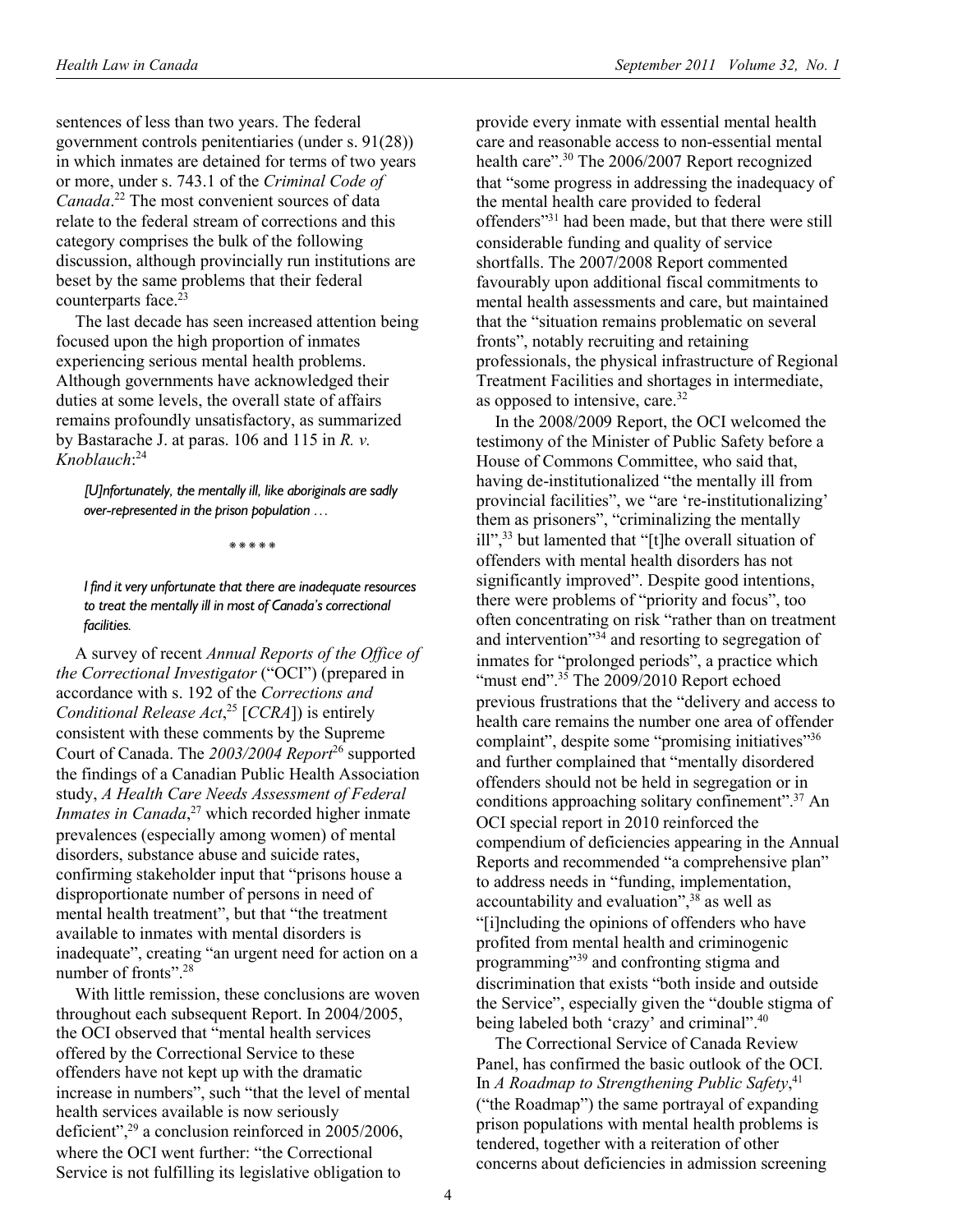and follow-up in assessments and treatment planning ("this is unacceptable") $42$  and primary and intermediate mental health care (as opposed to crisis level interventions), limitations in professional mental health staffing, the opportunity cost to treatment services of the concentration on risk assessments and the reduction in access to treatment inherent in segregation. Somewhat more innovatively and in a realpolitik spirit, the Panel recommended that the "delivery of mental health services … [be] identified as a critical factor in the Government's public safety agenda", that "Health Canada formally recognize the importance [of] addressing the mental health problems of offenders", as well as the Mental Health Commission of Canada.<sup>43</sup>

In a highly critical study of the Roadmap, Michael Jackson and Graham Stewart<sup>44</sup> generally condemn the CSC Report "as a failed experiment in public policy", pointing "in the wrong direction", "through disregard of human dignity".45 Notwithstanding the stridency and thoroughness of their critique, *A Flawed Compass* goes out of its way to demonstrate that its authors are not "naysayers" by acknowledging that the Roadmap's recommendations on mental health are the "best example" of building "upon CSC's policy strengths" and implementing "existing good policy".46 Although sympathetic to the pathogenic nature of the prison environment from a mental health perspective ("hard to conceive of a less helpful environment for a person facing serious mental illness"),47 *A Flawed Compass* endorses the Roadmap's limited recommendations in this area as "strong and sensible".48 Where the authors do raise issues germane to this article, they regret that the Panel did not use "a human rights-based analysis", which meant that the Roadmap lacked "principled analysis or moral urgency".49 Their verdict on the omission of human rights standards provides a clearer view of the situation in Canada for federally sentenced prisoners with mental health problems.

Some Canadian federal corrections policies on mental health issues have received a moderate level of endorsement by independent observers. The extent of public investment in prison programs and services, while still insufficient, has demonstrated that governments are not wholly indifferent to the plight of inmates with mental health problems. In commenting on the tragic case of Ashley Smith, the young woman who died in a federal women's prison in what appears to have been a preventable situation.<sup>50</sup> the then Minister of Public Safety

admitted that "a federal prison setting … is really not a place where you're going to get the best mental health care", where "a much higher proportion of people should never be in prison" and "[p]eople fall between the cracks".<sup>51</sup>

## **B. Worrisome Trends**

The lived experience of this most vulnerable segment of the prison population, as documented in virtually every evaluation, demonstrates a clear failure in the delivery of a comprehensive range of services. These lacunae start with the paucity of community supports and pre- and post-verdict diversion programs, but then move ultimately to the deprivations suffered by prisoners. As a result of recent trends in criminal justice policy, the present level of dissatisfaction with prison mental health may burgeon relatively quickly into a major crisis. Canadian criminal law is veering sharply in a punitive direction which will lead ineluctably to a huge increase in the number of inmates and an amplification of all the mentally unhealthy features of prisons. As a recent Canadian Association of Elizabeth Fry Societies Annual Report cautioned with respect to "pushes for longer and more mandatory minimum sentences", "austere and isolating prison conditions are at best debilitating, and, at worst, brutalizing".<sup>52</sup> In a complementary analysis, the Correctional Investigator contended that there has been "an increase in violence and deaths behind bars", and blamed several factors, crowding, "lack of access to programs" and "the increase in the number of offenders with significant mental health issues".<sup>53</sup>

At its 2011 conference, the Canadian Bar Association recorded the parallel concerns of the legal profession by passing two critical resolutions hitting at the heart of the renewed governmental enthusiasm for locking people up and the effect of this trend on persons with psycho-social disabilities. One condemned the widening net of minimum mandatory sentences as potentially causing "the most serious injustices, for example, when it results in incarceration of the mentally ill".<sup>54</sup> Another observed that "significant numbers of mentally ill people have become involved with the criminal justice system, as opposed to the healthcare system" and urged governments to both "allocate sufficient resources to reduce the criminalization of mentally ill individuals" and to "develop policies to enhance the lives of those suffering from mental illness to prevent them from coming into contact with the criminal justice system". $5\overline{5}$  The press fully supported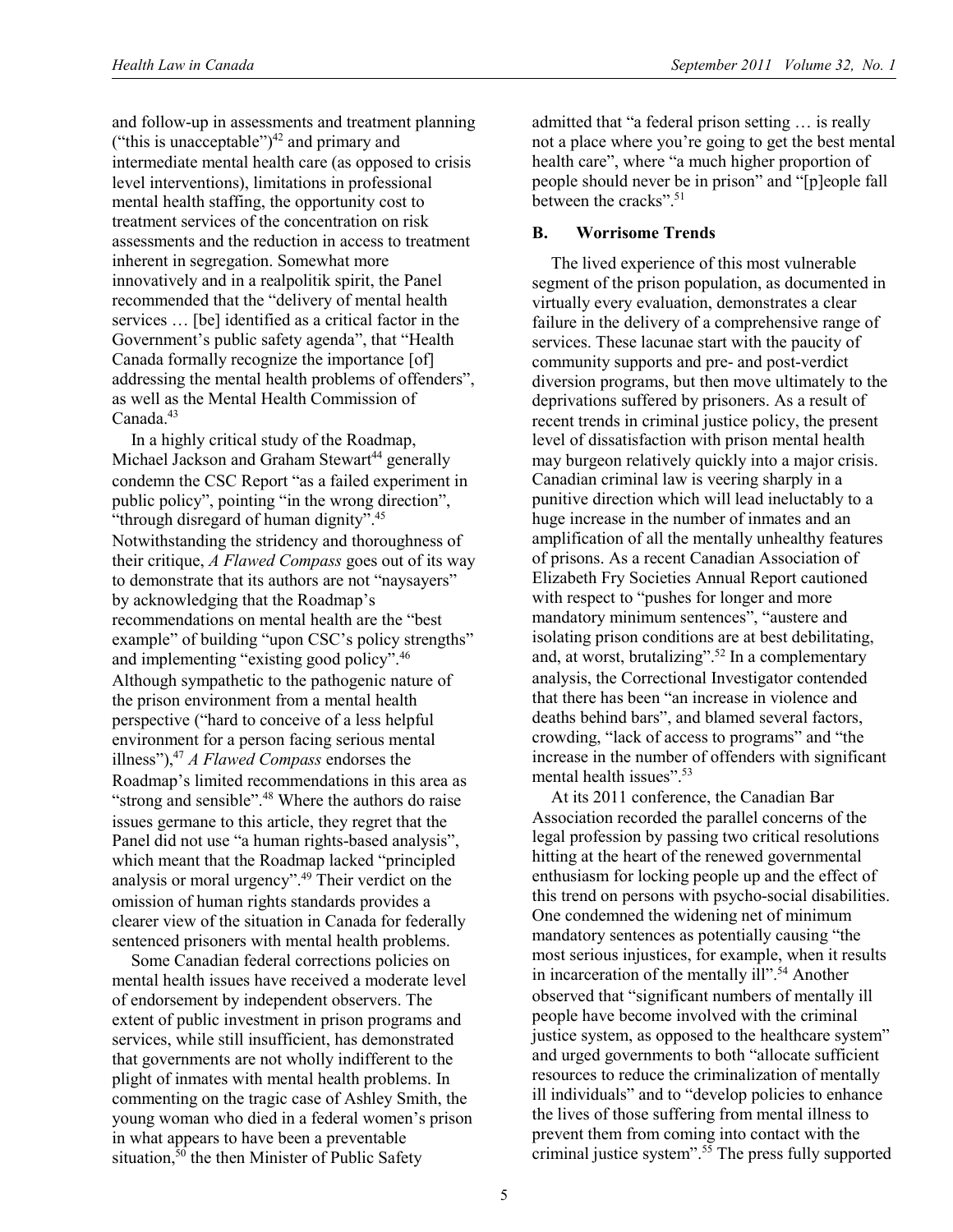these declarations. As a *Globe and Mail* editorial observed, while the Correctional Service of Canada "has made improving mental health services a core priority", "the jails are under duress, and Parliament and Canadians generally should be aware of the hidden, human costs of adding to the prison population".56 A *Chronicle Herald* editorial, reacting to the Canadian Bar Association 2011 Resolutions, advanced the same worrisome themes, noting the "uproar in the legal community", pervading "not just defence lawyers and so-called 'liberal' judges … but Crown attorneys" and echoing the concerns that "limiting judges' options means jailing more individuals who are mentally ill".<sup>57</sup>

2011 is witnessing a chorus of objections to the direction of Canadian penal policy and its harsh side effects on persons with mental health problems. Canada continues to imprison too many citizens: "Unfortunately, our country is also distinguished as being a world leader in putting people in prison".<sup>58</sup> Jailing so many has had disproportionate effects on people living with mental illness. The accelerating carceral trend will increase the number of inmates with mental illness and will exacerbate the existing therapeutic inadequacies of the correctional system.

The questions that remain to be answered relate to the potential for international human rights law to make a positive contribution to the existing state of affairs in prison mental health. What kind and level of advancement might be spawned with the advent of the *CRPD*? However, before turning to this contemporary outlook, it is worth pausing to examine how it is that prisoners are said to have any rights at all.

#### **IV. Conceptualizing Prisoners' Rights: The End of Civil Death and the Slow Movement Towards Recognition of Full Citizenship**

In this part, the contrast between an earlier era wherein "prisoners' rights" was an oxymoron and the contemporary view of governments having to justify rights intrusions will be drawn first. The danger of assuming that Canadian prisoners' rights will continue to be respected even to the present extent will then be explored in light of recent proposals to amend the *CCRA*. Although it will be shown that some prison mental health reform has occurred, it will be argued that the human rights balance could be tipped in a reactionary direction. The section continues by advocating for a more expansive outlook on prisoners' rights, a school of thought that has been emerging in scholarly literature despite recent public policy trends. In this part, it is concluded that the promulgation of the

*CRPD* is consonant with the aspiration of expanding prisoners' rights to be more consistent with their status as citizens who should be encouraged to respect the rights of others.

The role of "prisoner" has always connoted some diminution of status, rights and freedoms, although the extent of this degradation has varied. No doubt progress has been made since *Ruffin v. Commonwealth*<sup>59</sup> which pronounced felons, "whom the law in its humanity punishes by confinement in the penitentiary instead of with death", as "civilly dead", "in a state of penal servitude to the State", forfeiting "all his personal rights". As the Supreme Court of Canada succinctly put it: "The law regarded them as dead".60 However, in *Ruffin*, even this extreme position was modulated by the reservation that the prisoner "retained those which the law in its humanity accords to him", $61$  a phrase which, it will be contended, has acquired greater resonance in light of the *CRPD*.

The spirit of *Ruffin* nonetheless does not seem to be extinct, even if the Supreme Court has denounced *civiliter mortuus* as "ancient and obsolete".<sup>62</sup> Its ghost re-appears in the more contemporary justifications for attenuating prisoners' rights, whether by direct or systemic discrimination. The risk of erosion will be demonstrated, notwithstanding the Supreme Court's current dedication to recognize the entitlements of prisoners. *Sauvé v. Canada (Chief Electoral Officer)*63 made it clear that, although "Certain rights are justifiably limited for penal reasons", such as "liberty, security of the person, mobility and security against search and seizure", "the right of the state to punish and the obligation of the criminal to accept punishment are tied to society's acceptance of the criminal *as a person with rights and responsibilities*".64 Any reservation on prisoners' rights, whether under the Charter or domestic or international human rights law, must be sustained on the basis of a justificatory process which is at least as vigorous as exemplified by *Sauvé*, as Parliament or legislatures cannot infringe rights "by offering symbolic and abstract reasons".65

This reinvigorated necessity of respecting prisoners' rights ought to be stated as a more positive element in the prison context. Rights should be "seen as the imperative from which all else flows", "not as *one aspect of* corrections under the *CCRA* [*Corrections and Conditional Release Act*], but *as* corrections under the *CCRA*".<sup>66</sup> With the primacy of rights in mind, it is troubling when corrections law and policy seems poised to sacrifice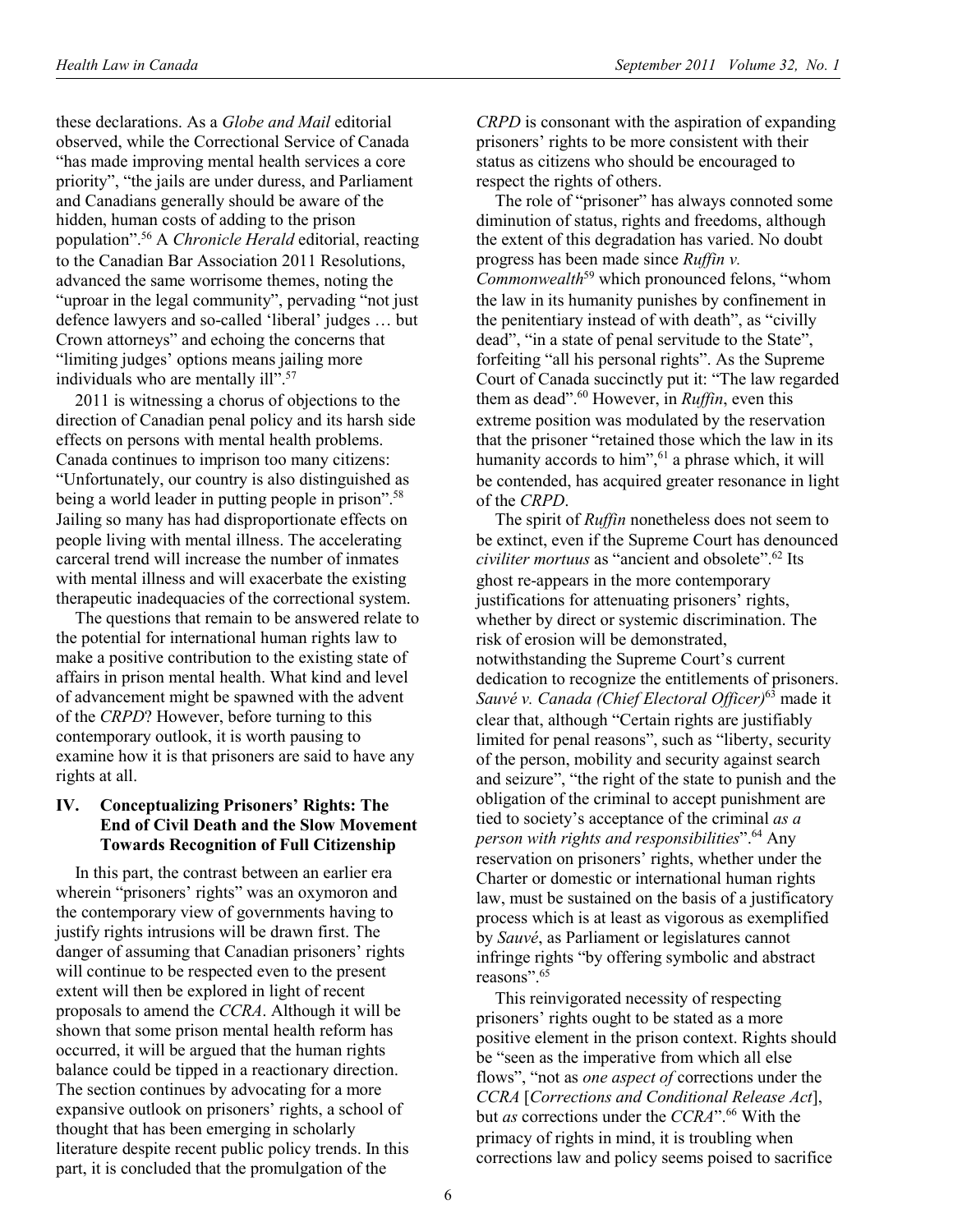or dilute its dominance. For example, in the *Roadmap*, uncharacteristically praised in *A Flawed Compass* for its stance on mental health issues, a key recommendation to amend s. 4 of the *CCRA* would facilitate the erosion of prisoners' rights (the proposed changes are underlined):

*s. 4 The principles that shall guide the Service in achieving the purpose referred to in section 3 are:* 

> *e) that offenders retain the basic rights and privileges of all members of society, except those rights and privileges that are necessarily removed or restricted as a consequence of the sentence, are required in order to encourage the offender to begin to and continue to engage in his or her correctional plan; 67*

In this regard, *A Flawed Compass* was fair, if severe, in their condemnation of this proposal in the *Roadmap*, concluding that it reflects "a profound lack of understanding of the constitutional and correctional basis for the recognition of and legitimate limitations on the human rights of offenders".68 Perhaps even more ominously, especially for prisoners with psycho-social disabilities, the Review Panel felt that the current statutory requirement under s. 4(*d*) of the *CCRA* requiring the Service to "use the least restrictive measures consistent with the protection of the public, staff members and offenders … has been emphasized too much by the staff and management of CAC, and even by the courts", creating an "imbalance", which should be corrected by requiring "offenders to justify why they should have access to privileges".69 The least restrictive dictate, accepted "[a]s a matter of principle"70 by the Supreme Court, referring both to s. 4(*d*) and s. 28 of the *CCRA* (the Service shall provide "the least restrictive environment"), has been a bulwark for prisoners' rights, which the Panel would simply eliminate.

While it may seem churlish to isolate these recommendations as an illustration of the facilitation of the erosion of prisoners' rights after the generous evaluation within *A Flawed Compass* of the *Roadmap*'s mental health outlook, the point is drawn for four reasons. First, subsequent statements by "Government endorsed a comprehensive response to the recommendations of the CSC Review Panel",<sup>71</sup> as they would "help ensure we achieve excellent public safety results in an integrated and consistent manner",<sup>72</sup> which support would presumably include a willingness to further shrink the role of prisoners' rights. Second, although the Government has identified as a key area, "improved capacities to address mental health needs of offenders",73 the

nation's federal corrections system approaches the future with a profound mental health services deficit in an era when prison populations are increasing and conditions, especially for vulnerable people, are deteriorating. Third, the role of international human rights law in domestic jurisprudence in general has evolved. The primacy of the norms and legal obligations required by Canada's ratification of the *CRPD* in particular should be more evident. A course must be plotted for a more generous and central place for a rights-based approach to mental health and corrections, a direction which has not yet been set by government, notwithstanding its declared commitments. Fourth, this paper of necessity concentrates on legal prescriptions, but Arbour J. has cautioned that change at the level of formal law is necessary, but not sufficient. In her Prison for Women Report, she found "little evidence of the will to yield pragmatic concerns to the dictates of a legal order"74 and that "there is little hope that the Rule of Law will implant itself within the correctional culture without assistance and control from Parliament and the courts".<sup>75</sup> Todd Sloan concluded that "identifiable, disproportionate and long-standing restrictions on human rights persist in many aspects of the federal correctional system", where a "central contributing factor … is the very nature of the Service's structure and culture—which make it unlikely that decisions based predominately, much less exclusively, on human rights will prevail".76 The law should be made to conform with the normative premises and substantive obligations of the *CRPD*, but the inertia of rest within the Canadian corrections system will not necessarily be altered even by profound legal changes, a restraint which must be acknowledged by advocates for law reform and by legislators and officials. The *Convention* and its moral principles will have to be relied upon both for their prospective legal effects, but in addition for their possible ability to modify the public policy agenda and the attitudes of prison officials.

It is realistic to suggest that, notwithstanding good intentions by Corrections Canada and the *Roadmap* regarding some mental health concerns, the stage has been set for prospective assaults on prisoners' rights in general. This hazard looms even larger against the backdrop of the punitive atmosphere which now pervades public discourse and the difficulties in making progress on human rights within a prison system that shows signs of ossification. On the other hand, the gains that have been made in Canada regarding prisoners' human rights must be recognized as a counterweight to this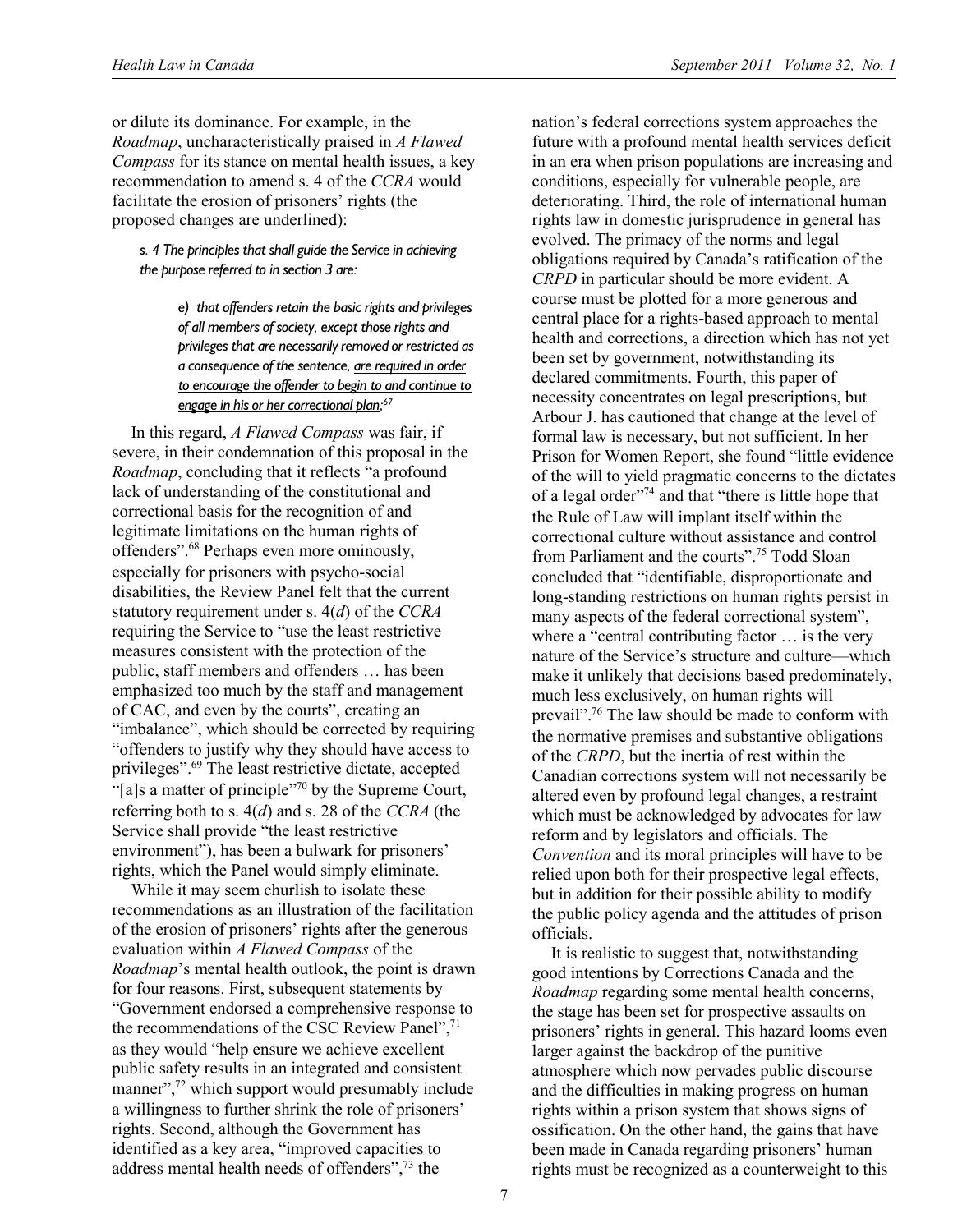threat. There have been incremental advances including: strengthening the common law duty to act fairly; upholding Charter rights (although Michael Jackson observes that "the prospect of a golden age has been somewhat dulled $\overline{r^{77}}$ ; and the promulgation of the *Corrections and Conditional Release Act* (1992) ("a significant advance in the field of correctional law", although "falling short of the expectations raised by the Correctional Law Review".78 Canada is thus balanced uneasily regarding the protection and advancement of human rights in prisons, with forces pulling law and policy in both directions. The John Howard Society was no doubt correct in its comment that "Today's inmates have more rights",<sup>79</sup> but the baseline had been set far too low historically. It was an overstatement by a Correctional Service of Canada ("CSC") Working Group in 1997 to say that "Canada's human rights obligations … form the human rights foundation on which CSC's work is based".<sup>80</sup>

In light of the *Convention* and in the face of combined threats of a metastasizing retributivism and proposals to dilute the *status quo* of prisoners' rights, the future development of human rights standards must be assessed. Especially for inmates with mental health problems, Canada is now obliged to offer much more than protection against unfairness and cruel and unusual treatment or punishment, however important these minimum standards are. As Mary Campbell has noted, prisoners' rights in Canada have historically denoted "not the conferring of special entitlements so much as simply the prevention of abuse".<sup>81</sup>

A powerful case can now be made for the kind of vision articulated by the British scholar Susan Easton: "A rights-based approach", that will move "the prisoner from the status of a non-person towards citizenship", comprising a "view of citizenship" that "would affirm the importance of universal rights in our culture and provide social benefits by addressing the problem of social exclusion".82 Easton argues that the broad recognition of the social rights of prisoners would facilitate rehabilitation, "focus attention on prison conditions" and promote social inclusion, while satisfying "states' obligations under international law".83 Certainly, she is not the first to argue for a more generous acceptance of the rights of prisoners. James O'Reilly had advanced a similar series of propositions in 1988 in the Canadian context: "the right to possess rights" enabled prisoners to "gain personhood", bringing "prison matters into the public domain"; improving both "the general quality of prison life" and "relations within prison" and making "prisoners more likely to succeed

without".<sup>84</sup> Later, Jayshree Ghedia likewise contended that prisoner rights were human rights, which operate "as a buttress against arbitrary power of the state<sup>385</sup> and which teach "lessons in citizenship", helping "prisoners develop respect for the law and rights of others",<sup>86</sup> thereby assisting in rehabilitation and community reintegration. An examination of the *Convention* will establish that these arguments for a broader conception of citizenship for prisoners are not only good penal policy, they have become positive legal obligations under the *CRPD*. They come not a moment too soon for prisoners with mental health problems given the increasing tendency by Parliament to use the custodial sanction and the spectre of diminution of human rights in prison policy.

### **V. Building on the Foundation of International Human Rights Law**

The *CRPD* will be influential in the development of the rights of prisoners with mental health problems, but the *Convention* explicitly builds upon several sources in its recitals, "*Reaffirming* the universality, indivisibility, interdependence and interrelatedness of all human rights" (Preamble (c)). It is useful to recall that international human rights law has, to some extent, moulded Canadian corrections since at least the *Universal Declaration of Human Rights* (1948) provided "recognition of the inherent dignity and of the equal and inalienable rights of all members of the human family" (Preamble) and protection against "torture or … cruel, inhuman or degrading treatment or punishment" (*Art.* 5). Subsequent United Nations declarations enhanced these guarantees, such as the *International Covenant on Civil and Political Rights* (1966) in articles 10(1) "All persons deprived of their liberty shall be treated with humanity and with respect" and 10(3) "the penitentiary system shall comprise treatment of prisoners the essential aim of which shall be their reformation and social rehabilitation". Additional directions specific to prisoners with mental illness appear in the *Standard Minimum Rules for the Treatment of Prisoners* (1975) providing: for medical services "organized in close relationship to the general health administration of the community or nation", including "a psychiatric service" (*Art.* 22(1)); prompt examination following admission for "physical or mental illness" (*Art.* 24); the minimization of "any differences between prison life and life at liberty" which lessen "their dignity as human beings" (*Art.* 60); and "psychiatric treatment" of all other prisoners who are in need" (*Art.* 82(4)).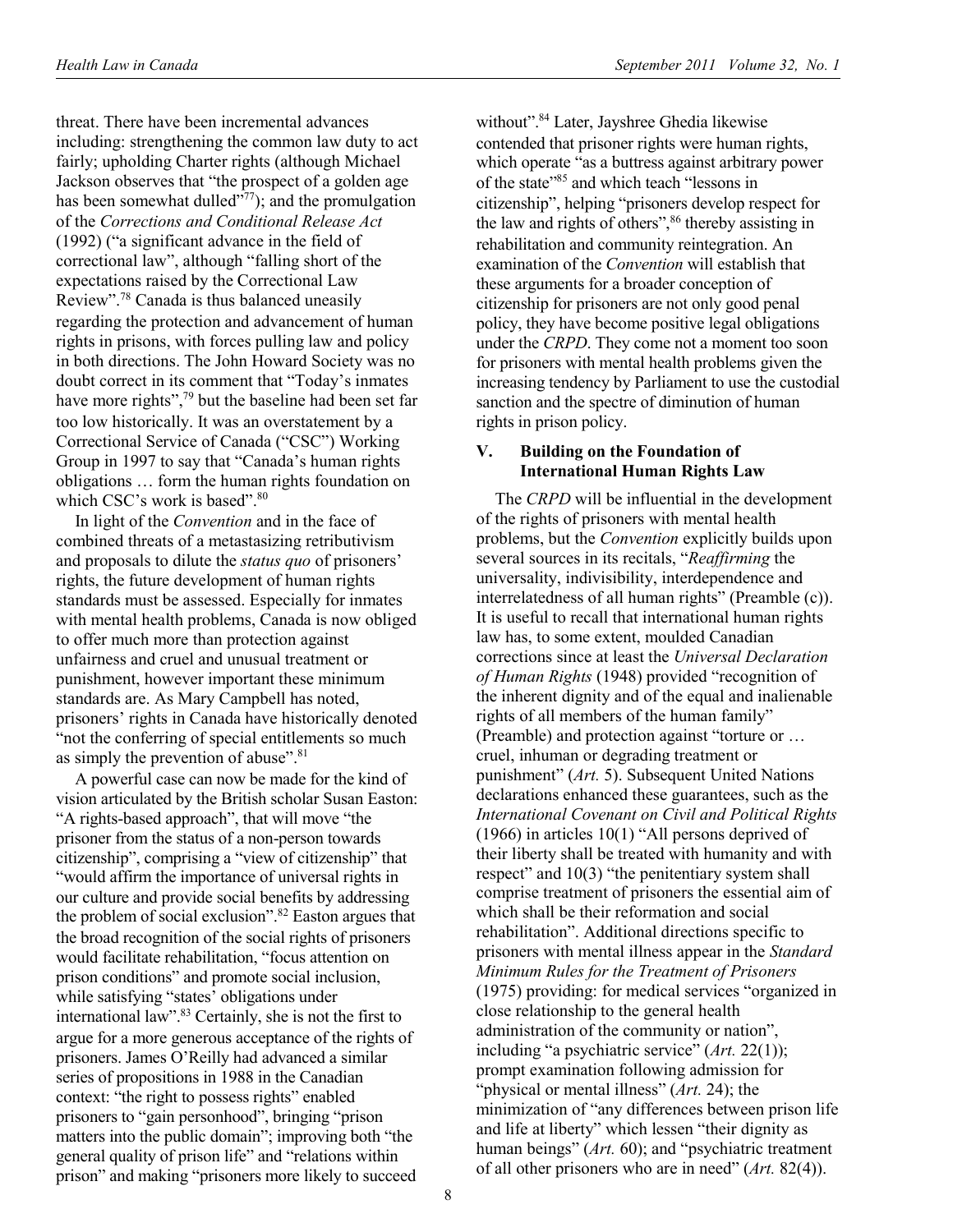Although such declarations have been instrumental in forming an international consensus on minimum standards for prisoners, they have not had the range of effects in Canada which were potentially derivable, based strictly on their substance. Although commenting on their use in the United States, the pronouncement by Michael Perlin and Henry Dlugacz seems apt in Canada as well. International human rights doctrines have been "A mostly hidden undercurrent in some prisoners' rights litigation".<sup>87</sup> As Michael Jackson has commented, the Yalden Report<sup>88</sup> concluded that Canada was generally compliant with international norms, but it observed that "the *CCRA* did not invoke or even allude to those international obligations and norms".89 As a consequence, the Yalden Report recommended "2(I) that a clear reference to Canada's international obligations to respect the human rights of inmates and employees be incorporated in the law",<sup>90</sup> a suggestion not yet adopted among the Principles of s. 4 of the *CCRA*.

Fortunately, the corpus of international human rights law already provides a shield against such slights, although it is not impregnable against domestic legal threats. For example, the *Body of Principles for the Protection of All Persons Under*  Any Form Of Detention or Imprisonment<sup>91</sup> states in Principle 3 that "[t]here shall be no restriction upon or derogation from any of the human rights" of detainees or prisoners "on the pretext that this Body of Principles does not recognize such rights or that it recognizes them to a lesser extent". Complementarily, *Art.* 5 of the *Basic Principles for* 

*the Treatment of Prisoners*<sup>92</sup> states that except for limitations "demonstrably necessitated by the fact of incarceration, all prisoners shall retain the human rights and fundamental freedoms set out" in a broad range of United Nations covenants. Even more forcefully, the *CRPD* speaks to the special needs of prisoners with mental health problems and ensures that the principles of the *CRPD* must be reflected in Canadian law.

### **VI. The** *CPRD* **Paradigm Shift**

The *CRPD* has been heralded for its transformative potential with respect to the lives of people with mental health problems (and intellectual disabilities).93 Under the *CRPD* no excuse is permitted for the perpetuation of a legal and social environment that has had the effect of impoverishing, disempowering, abusing and neglecting "the world's largest minority".<sup>94</sup>

Arguably, prisoners and detainees were recognized sooner, more discretely and

sympathetically in international law, compared to persons with disabilities. Possibly this was due to the conspicuous fact that prisoners had lost their liberty and were thus under the complete control of the state. The adoption of the *CRPD* by the United Nations in 2006 and Canada's ratification of it in 2010 do seem tardy by comparison, but it seems to have taken this long to reflect the "major shift in global understanding and responses towards disability".95 The recognition of the combination of prisoners' and disability rights is even newer, despite its obviousness. Adapting the famous dictum from the United States Supreme Court in *Wolff v. McDonnell*, it is clearly time to recognize that "[t]here is no iron curtain drawn between the [*C.R.P.D.*] and the prisons of this country".<sup>96</sup>

The *Convention* emerged with lightning speed, by United Nations standards, once the international community took it upon itself, as expressed by the U.N. Commission on Human Rights, "to examine what might be done to strengthen both the protection and monitoring of the human rights or persons with disabilities".97 Within five years, the most rapidly negotiated human rights treaty emerged, strengthened by an unprecedented level of participation and influence by persons with disabilities and their advocacy organizations, themselves oxygenated with "the clarion cry, 'Nothing about us, without us'",98 a spirit which permeates the substance of the *CRPD*.

The pivotal insight reflected in the *Convention* is that law and public policy must move from its familiar conceptual grounding, an outlook accepted by the Government of Canada as part of its ratification: "The *Convention* embodies an important shift toward a human dignity approach to disability and away from a charity and medical model approach".99 The contrasts between these paradigms are cogently summarized by Andreas Dimopoulos. From the perspective of the medical model, there are several critical features: "Focus on the impairment and the individual; Emphasis on individual deficits", whereas the key elements of the social or human rights model are starkly differentiated: "Focus on the social context and the environment; Emphasis on the relationship between the individual and society; Emphasis on social barriers".100 The *CRPD* embodies the latter perspective in several articles, although section (*e*) of the Preamble shows its change of direction clearly:

*… disability is an evolving concept and that disability results from the interaction between persons with impairments and attitudinal and environmental barriers that hinders their full*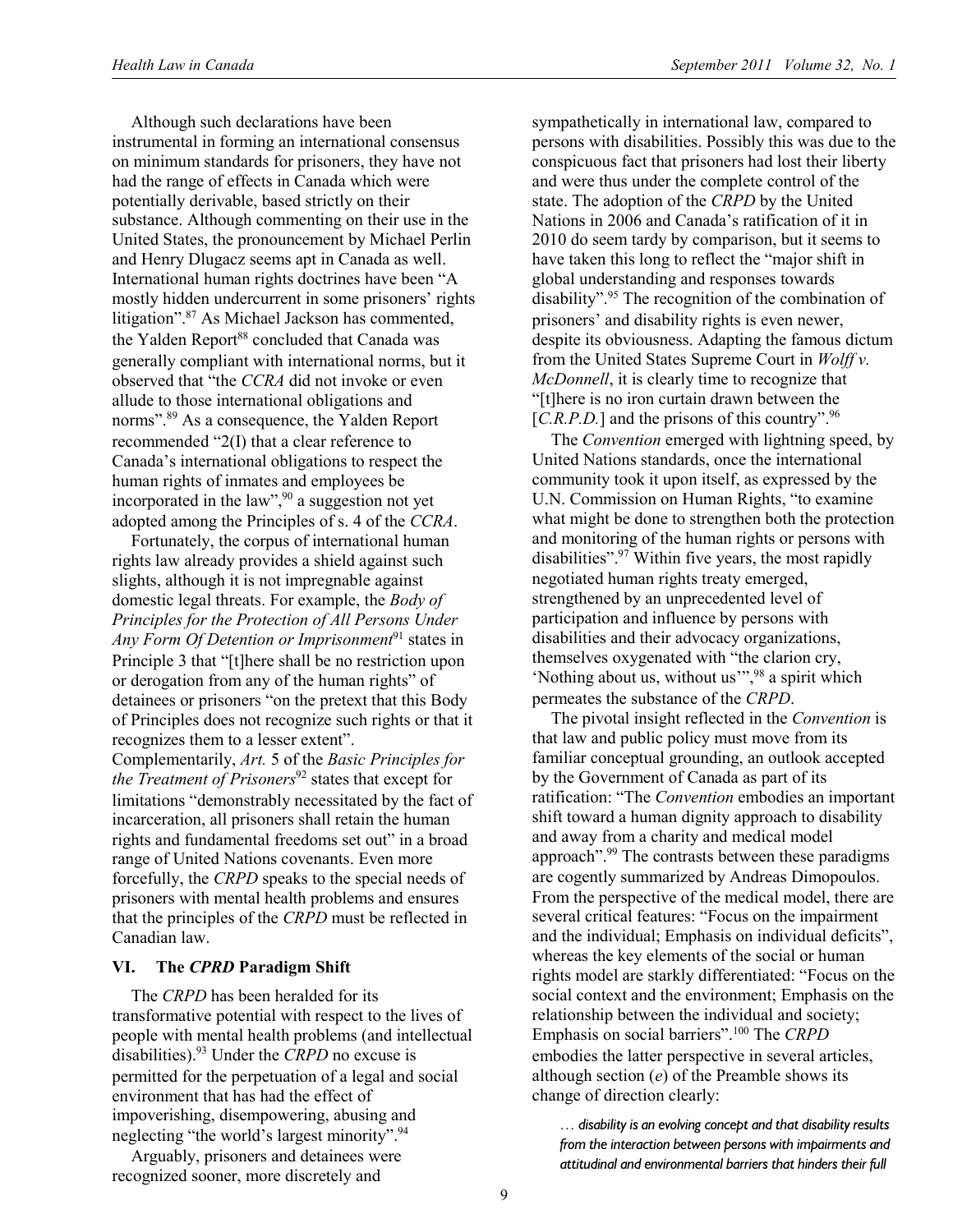*and effective participation in society on an equal basis with others.* 

As the U.N. High Commissioner for Human Rights has summarized this re-imagined analytical framework: "the *Convention* views disability as 'a pathology of society'", stipulating that societies "need to change, not the individual".<sup>101</sup>

# **VII. An Overview of the** *CRPD*

The *CRPD* is a rich and complex treaty with an unprecedented reach. Opinions have varied as to whether it creates new rights or merely specifies and consolidates the entitlements of persons with disabilities that have been canvassed in general in other *Convention*s. Many would be inclined towards the former view, as the *CRPD* has both "modified, transformed and added to traditional human rights concepts in key respects", but it also contains "entirely new or amplified formulations of human rights".<sup>102</sup> Although it covers the traditional terrain of protecting the dignity and autonomy of individuals with disabilities, it extends much further, imposing a wide and novel range of positive obligations upon States Parties, at the normative, legislative, implementational and monitoring levels. Bearing in mind the universality of its intentions, a brief overview of the *Convention* will be presented first. Then, some of the provisions of the *CRPD* which seem more germane to prisoners with mental health problems will be explored more specifically.

### **A. Preamble, Purpose and Definitions (Articles 1-2)**

The 25 interpretative paragraphs in the preamble link the *CRPD* with its predecessor covenants, but they also contribute to a more contemporary understanding of the nature of disability and the purposes of the *Convention*, emphasizing the barriers hindering equal societal participation (*e*) and (*k*); basic principles, opposing discrimination as violations of human dignity and worth (*h*); the importance of autonomy and independence (*n*); multiple levels of vulnerability (*p*), (*q*), (*r*) and (*s*); and the grinding reality of "the negative impact of poverty" (*t*). The articulation of the purpose of the *CRPD* in *Art.* 1, to promote human rights and respect for dignity, is coupled with an explanation of its coverage, wherein persons with disabilities include those with "long-term physical, mental, intellectual or sensory impairments which in interaction with various barriers" are hindered in their societal participation. The definitions in *Art.* 2 highlight "discrimination" (imposed disadvantages which impair the equal enjoyment of human rights)

and "reasonable accommodation" (measures "not imposing a disproportionate or undue burden", that ensure human rights).

### **B. Articles 3-9; General Principles and Obligations of States Parties**

These sections compendiously establish the normative targets and correlative legal obligations which are imposed by the *Convention*. The "general principles" in *Art.* 3 foreground many crucial issues including: "inherent dignity, individual autonomy including the freedom to make one's own choices" (a); non-discrimination (b); societal participation and inclusion (c); and respect for difference (d). The "general obligations" in *Art.* 4 establish the unique potential for the *CRPD* to reach inside Canadian prisons. They not only require that States Parties "adopt all appropriate legislative, administrative and other measures" (a), but modify all inconsistent "laws, regulations, customs and practices" (b), refrain from contradictory acts or practices (d) and even take measures to eliminate private disability discrimination (e). Crucially, *Art.* 4(5) stipulates that the *CRPD* extends "to all parts of federal states without any limitations or exceptions".

Articles 5-7 guarantee "equal protection and equal benefit of the law" (*Art.* 5(1)), while prohibiting discrimination (*Art.* 5(2)) and providing reasonable accommodation (*Art.* 5(3)) and recognizing the special vulnerabilities of women (*Art.* 6) and children (*Art.* 7). Article 8 specifies a range of measures to "raise awareness" and "foster respect"  $(Art. 8(1)(b))$ , unusual requirements for a treaty, as they attempt to delve into the attitudinal depths of societal discrimination and to compel state action to address these often elusive facets of prejudice.

# **C. Substantive Rights: Articles 10-23**

These articles extend protections against infringements of individual rights, but they do so more effectively than most *Convention*al mental health and disability legislation. The *CRPD* is pervasively invigorated by correlative positive duties, as compelled by the adoption of the social model, both within these provisions and further by the articles specifying economic, social and cultural rights.

Article 10 re-affirms the "inherent right to life" of all, but demands "necessary measures" to protect its enjoyment for people with disabilities, while *Art.* 11 specifies the need for ensuring their "protection and safety", in situations of risk and emergency.

Articles 12 and 13 provide equal recognition before the law and access to justice respectively,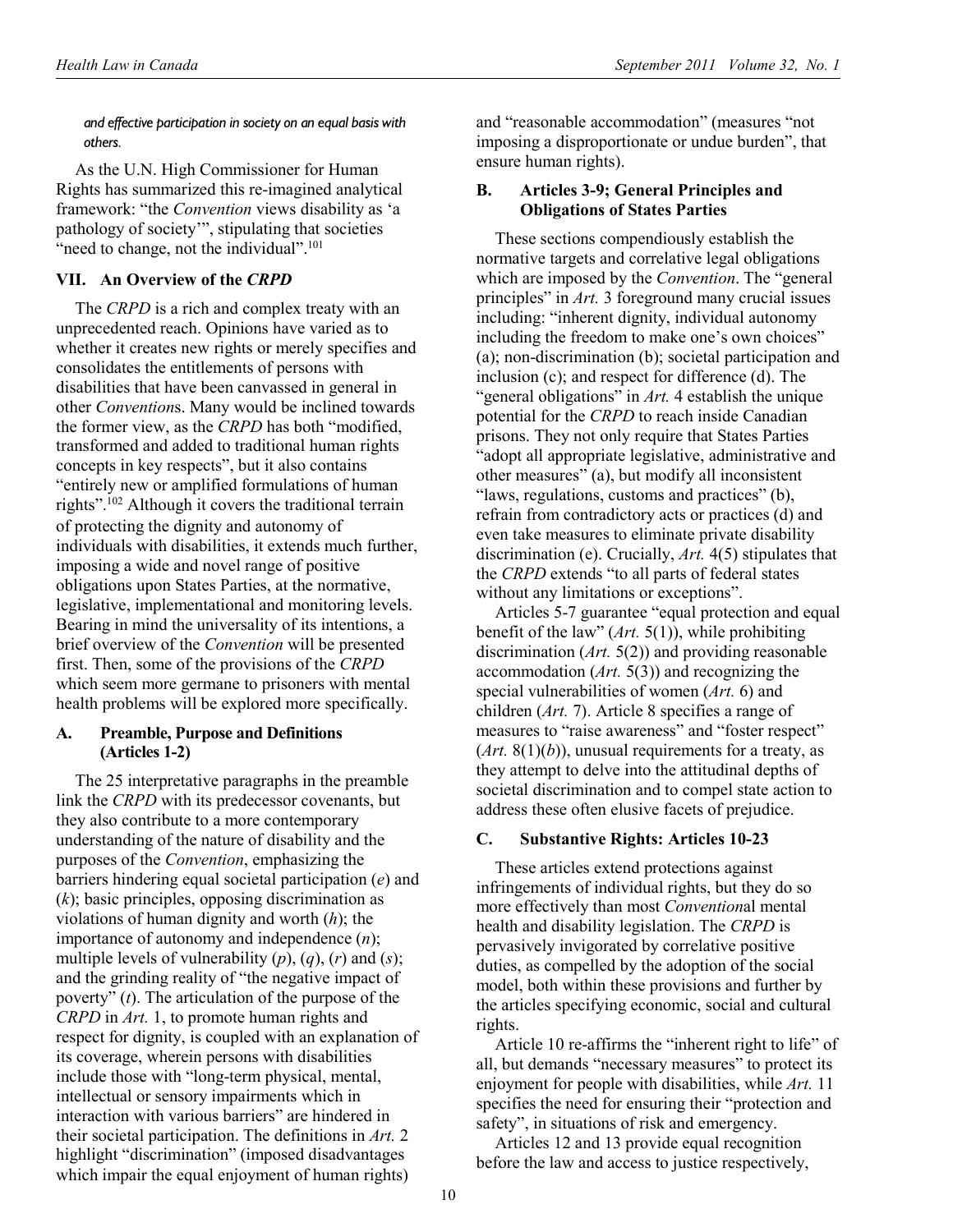comprising a formidable package for vulnerable people: the enjoyment of "legal capacity on an equal basis" (*Art.* 12(2)); offering commensurate supports required "in exercising their legal capacity" (*Art.* 12(3)), while preventing abuse and respecting the "rights, will and preference of the person". The *Art.* 13 assurance of "effective access to justice", coupled with "appropriate training" for justice personnel will, as developed later, assist prisoners.

Article 14 safeguards liberty and security of the person, forbidding deprivations which purport to be justified on "the existence of a disability". Article 15 prohibits "degrading treatment or punishment and orders States Parties to take preventative measures". Section 16(1) assures that steps will be taken to protect against "exploitation, violence and abuse", while recovery and reintegration of victims in supportive environments are provided.

Articles 17-20 protect "physical and mental integrity" (*Art.* 17), freedom of movement (*Art.* 18) and independent living in inclusive communities (*Art.* 19), wherein personal mobility and independence are ensured (*Art.* 20).

Article 21 guarantees freedom of expression and communication supports. Article 22(1) condemns arbitrary or unlawful interference with privacy and offers additional specific promises regarding health and personal information. Article 23 eliminates discrimination relating to intimate relationships and provides specific legal promises for children in relation to family life.

### **D. Articles 24-30: Economic, Social and Cultural Rights**

These articles are an integral part of the overall purpose of the *CRPD* to "ensure the full and equal enjoyment of all human rights and fundamental freedoms by all persons with disabilities" under *Art.* 1. They supplement the foregoing mainly individual rights provisions in ways which should assist in altering the social context faced by persons with disabilities, thereby lessening the likelihood or effects of rights violations.

Article 24 recognizes a broad right to education which will enable "persons with disabilities to participate in a free society (*Art.* 24(1)(*c*)). Article 25 sustains non-discriminatory and preventative health services, equivalent to those "provided to other persons". Article 26 demands habilitation and rehabilitation services to promote independence, ability, "inclusion and participation in all aspects of life".

Articles 27-30 endeavour to forge broader and more equitable links between people with disabilities and society. Article 27 recognizes the right to work in an "environment that is open, individual and accessible". Article 28 tackles the perennial obstacle of poverty, recognizing basic needs for "adequate food, clothing and housing" (*Art.* 28(1)), but further referring to "poverty reduction programmes" (*Art.*  $28(2)(b)$ ) and public housing  $(Art. 28(2)(d))$ . Articles 29 and 30 move beyond materialist prescriptions for social inclusion and guarantee participation "in political and public life" (including an endorsement of disability advocacy organizations (*Art.* 29(*b*))) and in "cultural life, recreation, leisure and sport" (*Art.* 30).

### **E. Articles 31-50: Implementation, Monitoring and Administration**

Effectiveness and accountability are sought through data collection (*Art.* 31), international cooperation (*Art.* 32) and national implementation and monitoring (*Art.* 33), all of which aims are meant to be achieved with the active participation of people with disabilities.

Article 34 attempts to promote measures by States Parties to give effect to the *Convention* by establishing the committee on the Rights of Persons with Disabilities, that will receive (*Art.* 35) and consider (*Art.* 36) regular comprehensive and cooperatively prepared national reports (*Art.* 37), which will be used by the Committee to "make suggestions and recommendations" to the General Assembly and to the Economic and Social Council every two years (*Art.* 39).

# **F. The Optional Protocol**

Although unhappily as yet unsigned by Canada, the Optional Protocol would invigorate the other reporting and accountability measures within the *CRPD*. The Committee would be entitled under *Art.* 1 "to receive and consider communications" from individuals and groups whose rights have been violated. The Committee may make interim rulings for "urgent consideration" to forestall "irreparable damage" (*Art.* 4), but may also consider "reliable information indicating grave or systemic violations" (*Art.* (1)), which may result in the transmission of findings to the State Party (*Art.* 6(3)), with the duty to respond.

### **VIII. The Implications of the** *CRPD* **for Canadian Prisoners**

With the ink on Canada's ratification of the *Convention* barely dry, it is somewhat speculative to comment upon the strategic directions and the more focused substantive implications which ought to be inspired for prisoners by the *CRPD*. That said, this is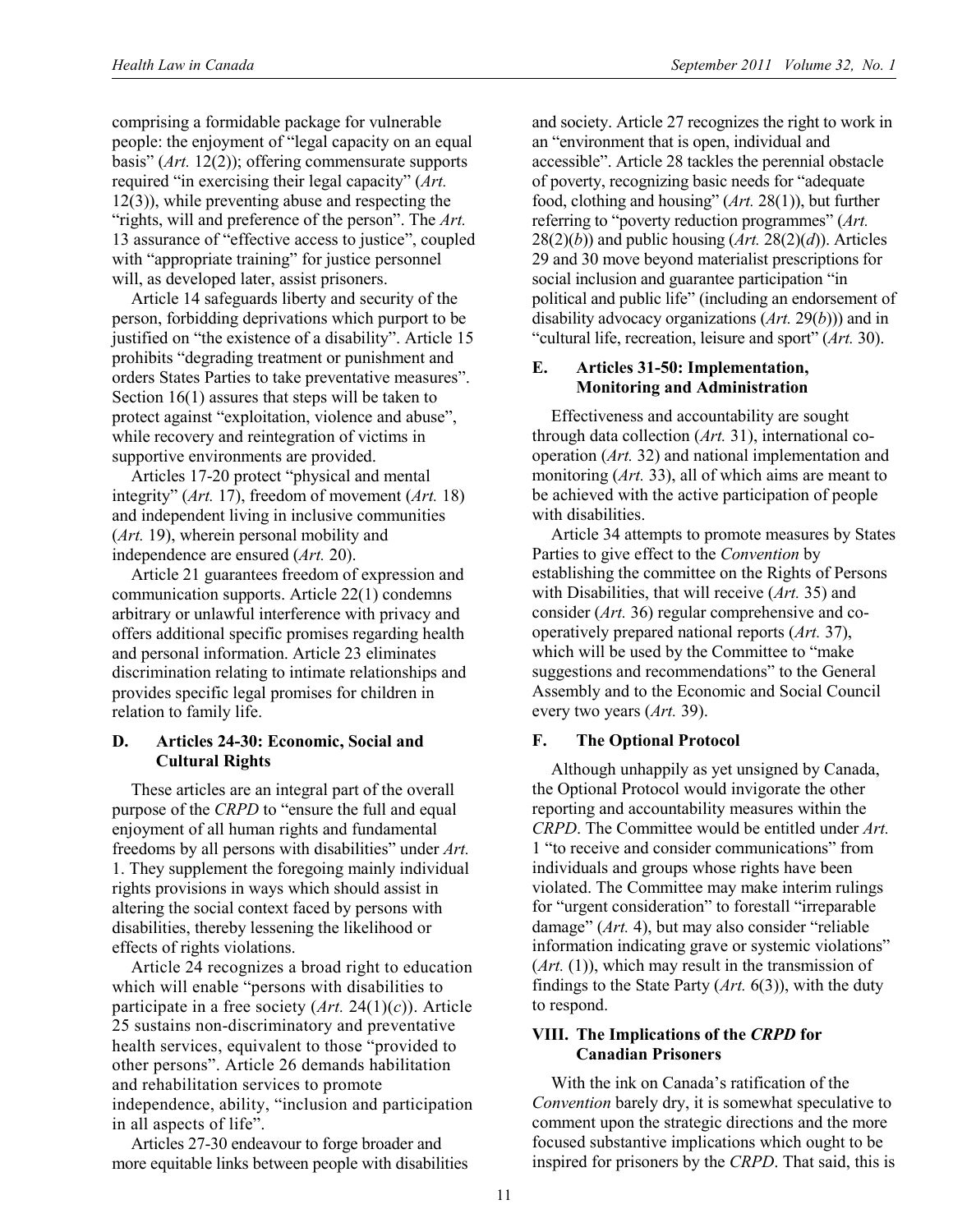a propitious juncture to think about the course of the *Convention*, especially as there is the opportunity to influence its effects on the prisons of Canada. Certainly, there will be an abundance of activity generated by the *CRPD*.

Some developments will occur in the international domain. For example, the *Standard Minimum Rules for the Treatment of Prisoners* will require revision, a process already in play.103 International organizations will continue to refine their positions on criminalization issues in general and, more precisely, on the need for *CRPD*-inspired refinements for prisoners. For instance, The *Trenčín statement on prisons and mental health* from WHO Europe in 2007 establishes "the essential need for greater focus on mental health problems among people in custodial settings"104 and makes a number of recommendations for policies to ensure prisons stop moving "closer to becoming twenty-first century asylums for the mentally ill", but it does not consider the *CRPD*.

Under the *CRPD*, the Committee on the Rights of Persons with Disabilities will be expecting each State Party to submit its initial progress report on "measures taken to give effect to its obligations" (*Art.* 35(1)), after which the reports will be considered and then be subject to "suggestions and general recommendations" (*Art.* 36(1)). A sample of seven of the early reports available in English at the time of writing was not auspicious: Australia, Austria, Azerbaijan, Korea, Spain, Sweden and Tunisia. Cumulatively, these reports do not yet evince that States Parties have adequately focused on the needs of prisoners with mental health problems. None had developed a comprehensive response to the *CRPD* as it applies to this segment of the population. Some, *e.g.*, Australia, commenting on *Art.* 14, broadly recognized the "particular challenges in relation to the treatment of persons with mental illness in both the health and criminal justice context".<sup>105</sup> Five of the reports described training initiatives for justice personnel or, in three of these, more specifically for "custodial officers" (Australia), "personnel of penitentiary institutions" (Azerbaijan), or "the Prison and Protection Service" (Sweden), in general human rights and discrimination issues or the more specialized needs of prisoners with intellectual disabilities. The Committee, one would hope, will gradually come to grips with the difficulties encountered by prisoners with psycho-social disabilities and will provide appropriate feedback on the necessity of more attuned responses.

At the domestic level, the deep general obligations of *Art.* 4, extending "to all parts of federal States" (*Art.* 4(5)), should compel corrections authorities to urgently examine their "laws, regulations, customs and practices" (*Art.* 4(1)(*b*)) to modify anything that constitutes discrimination under the broad umbrella of the *Convention*. "[A]appropriate information" will have to be collected to "help address" implementational issues and identify barriers (*Art.* 31(2)). International cooperation will be demanded of Canada under *Art.* 32 "in support of national efforts for the realization of the purpose and objectives" of the *CRPD*. National implementational duties will include the development of "independent mechanisms" which involve persons with disabilities" (*Art.* 33(2)). Canada will also have to prepare its initial report to the Committee.

The manner in which the *CRPD* might alter Canadian law has been more extensively discussed by this author elsewhere.106 The *CRPD* will be argued as a primary source of law and an interpretative aid regarding statutory and Charter provisions in both the courts and review boards. Existing statutes should be construed as having given effect to the treaty. Courts may presume current legislation already conforms to the *CRPD* or they may bring in the *Convention* to aid any legislative or Charter interpretative exercise. The broad trend is to take international human rights law into consideration whenever it is feasible. In addition, international law requires States Parties to perform their treaty obligations in good faith. That duty, coupled with the *CRPD* general obligations of *Art.* 4, should inspire statutory reforms to implement this *Convention*, without hiding behind division of powers excuses.

The *Convention* will be brought into the political arena as advocacy organizations use it as a vehicle for advancing the rights of persons with disabilities in law and public policy reform processes. Given the chasm between law reform and effective institutional change that has been observed in prisons, particularly as experienced by persons with psychosocial disabilities, some of the more significant effects of the *Convention* will be wrought by its being overtly incorporated into the political agenda on behalf of prisoners. Altogether, Canada will be busy as it responds to the dictates and invocation of the *CRPD*.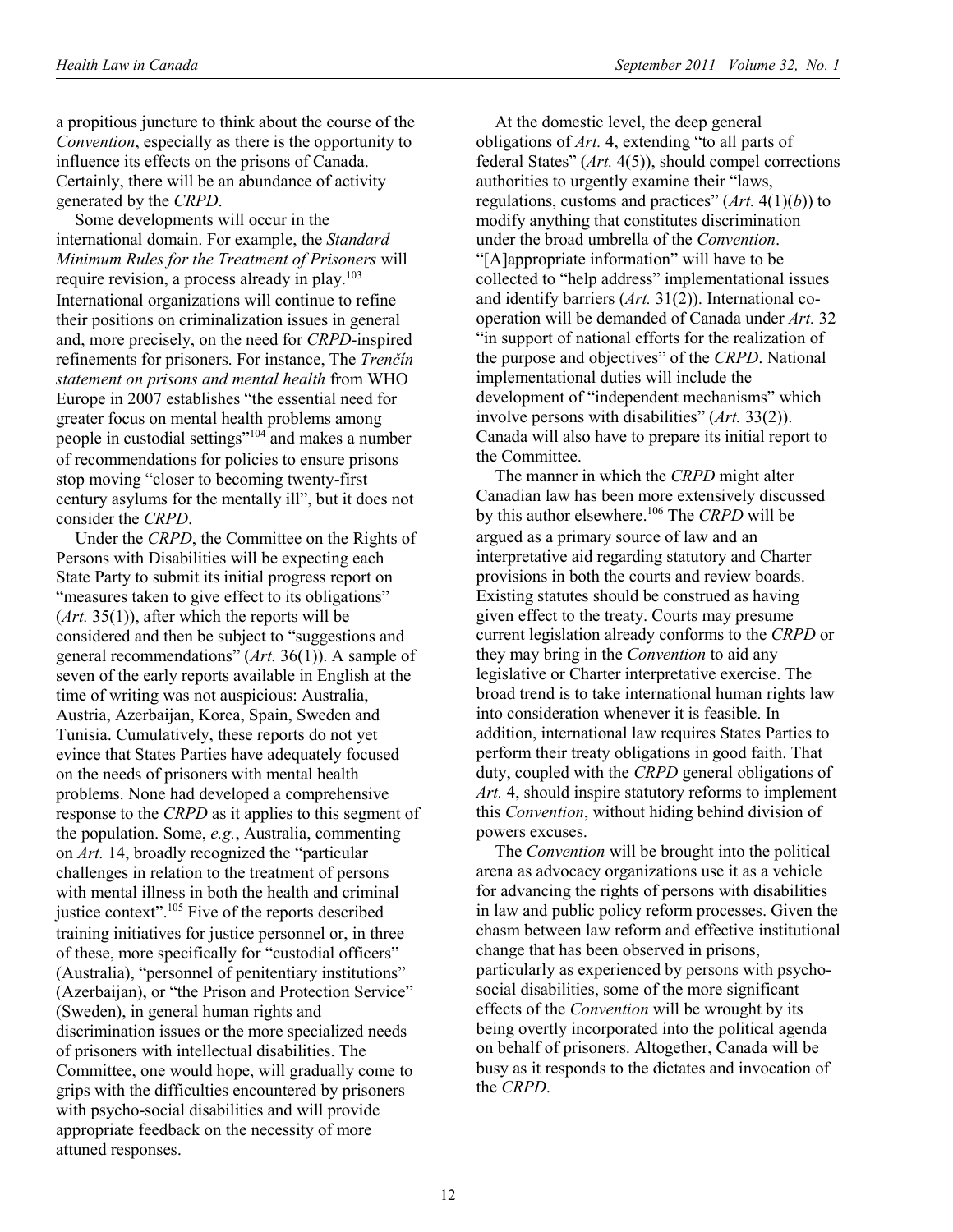### **IX. Some Thematic Directions for Law, Policy and Service Suggested by the** *Convention*

The re-imagination and alteration of the relationship of persons with disabilities to Canadian society through a human rights lens will not be easy or quick. Prejudices, stigma and discrimination are so deeply ingrained that the structures and targets of the *CRPD* cannot be expected to be implemented as expeditiously as the urgency of the unmet needs of persons with disabilities demands, *a fortiori* for doubly stigmatized prisoners. As Lance Gable and Lawrence Gostin have cautioned in their global assessment: "despite the promise of expanding applications of human rights to mental health, achieving this reality remains elusive".<sup>107</sup>

The tense social situation of the prison in society complicates the struggle of inmates with mental health problems for dignity and equality enormously. Many prisoners with mental illness ought never to have been subjected to the punitive processes of the criminal justice system. Of those offenders who are sentenced to imprisonment, a significant proportion would fare better using some form of community-based sanction and they would be less likely to re-offend if they were not subjected to the harshness of a prison environment. Some inmates who have had mental health difficulties when living in the community will markedly deteriorate in prison, developing serious mental illnesses. Behavioural issues may arise while incarcerated that attract the authorities' attention and may result in additional sanctions or prolonged stays. Despite the legal and human rights requirements to improve mental health policies and services for inmates, prisons ought not to become simply custodial psychiatric communities further recreating the vast civil warehouses of citizens facing mental health difficulties of the 1950s. Neither can the answer be to shift whole populations from prisons to re-invented coercive hospital or community settings.

Although these complex cross-currents cannot be set aside, the legal, policy and service standards that emerge from the *CRPD* mandate significant improvements across a comprehensive array of benchmarks for prisons. What will emerge, both for prisons and the community, from this exacting new microscope should be something quite different. The prison environment has been rightly condemned as profoundly anti-social and mentally unhealthy, but yet it has been persistently unresponsive to modern expectations for dignified, competent and humane mental health treatment and social supports. Within the balance of this article, a single image of a

*CRPD*-informed prison environment will not emerge. Instead, a number of consistent thematic directions will be identified, with the expectation that a more concrete and implementable vision will gradually appear as the depth of change demanded by the *CRPD* becomes apparent. For present purposes, it is hoped that this section will stimulate discussion and debate and that the proposed reforms will gradually be refined and concretized.

#### **A. The Involvement of Persons with Mental Health Problems**

The character of the *CRPD* was largely shaped by people facing mental health difficulties and their advocates. Their input radically influenced the substance of the treaty and the policy and service reform processes that spring from it. The Preamble (para. (*o*)), "persons with disabilities should have the opportunities to be actively involved in decisionmaking processes about policies and programmes" and the general obligations (*Art.* 4(3)), "States Parties shall closed consult with and actively involve persons with disabilities", demonstrate that no change in prisons should occur that is not heavily influenced by people who have experienced mental health problems in custody. Mental health advocacy organizations often have difficulty sustaining themselves in the community, let alone in prisons. The additional recognition in *Art.* 29(*b*)(ii) that States Parties shall promote an environment which encourages participation in public affairs, including "[f]orming and joining organizations of persons with disabilities to represent persons", suggests that correctional authorities should foster such nascent associations to advise them so that people living with psycho-social disabilities will affect the nature of institutional change. The further check and balance in *Art.* 33(3), stipulating that persons with disabilities shall "participate fully in the monitoring process", provides an additional incentive for the creation of specialized inmate consultation groups.

### **B. Improvement in Staff Training**

The framers of the *CRPD* were well aware of the novelty of its provisions, which are neither selfexplanatory nor self-executing in a social context where "persons with disabilities continue to face barriers ... and violations of their human rights" (Preamble, para. (*k*)). Therefore, several articles oblige correctional officials "[t]o promote the training of professionals and staff working with persons with disabilities in the rights recognized"  $(Art. 4(1)(i))$  in the *CRPD*. Indeed, a specific prescription obtains "for those working in the field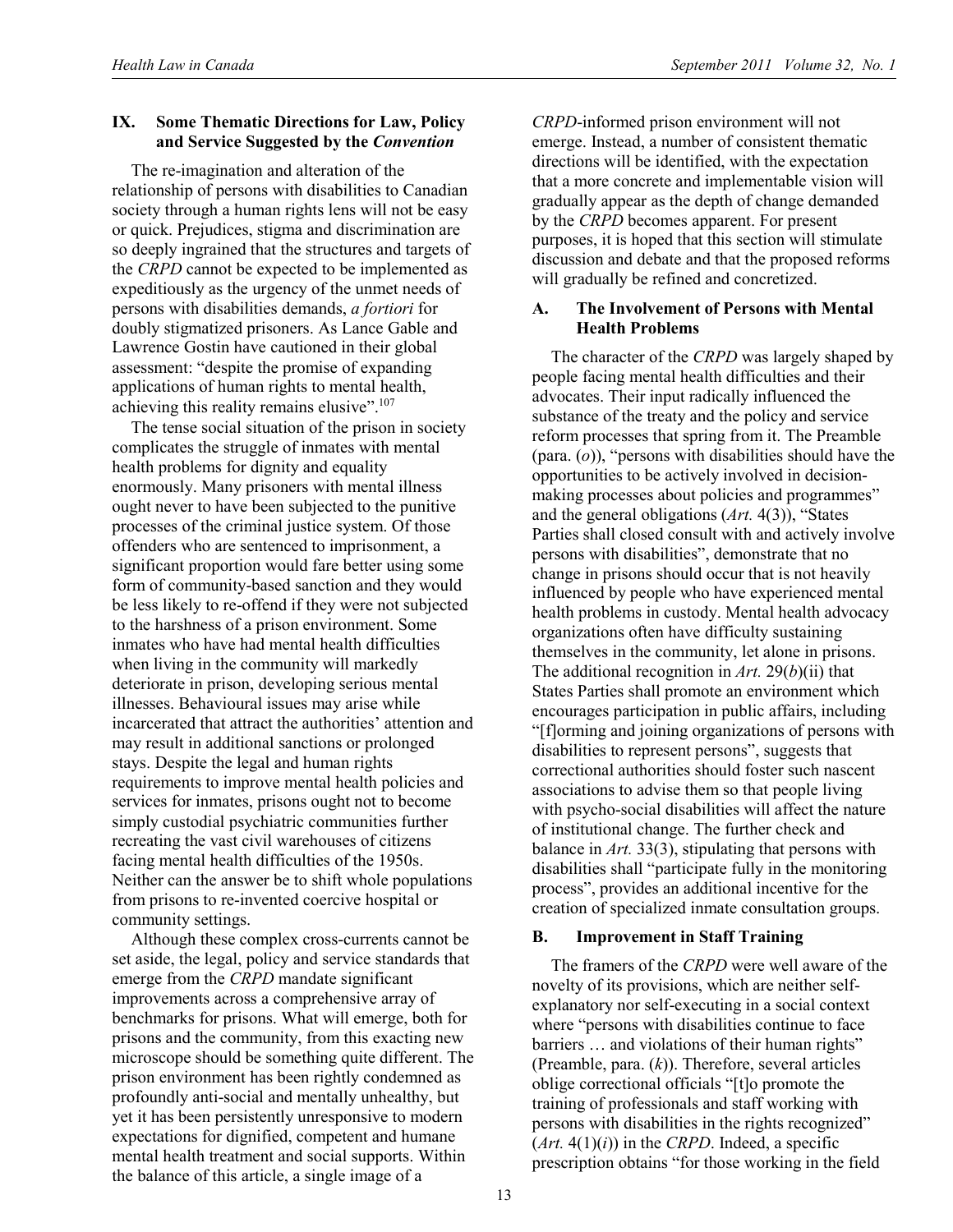of administration of justice, including police and prison staff", promoting "appropriate training … to help to ensure effective access to justice" (*Art.* 13(2)). For health professionals, including those providing care in prisons, States Parties must raise "awareness of the human rights, dignity, autonomy and needs of persons with disabilities through training" (*Art.* 25(*d*)). These articles make it evident that corrections officials must create a pervasive rights-awareness initiative for staff, beyond any program which was offered prior to the *CRPD*.

### **C. Public Awareness-Raising**

Prisons are expected by the public to be a world apart from society, a characterization which is in part accurate, given the role of prisons "to separate offenders from society, where necessary" (s. 718(*c*) of the *Criminal Code*). The walls of the prison create vast social and attitudinal barriers that conceal the additional purpose of the prison, to assist in "the rehabilitation of offenders and their reintegration into the community" (*CCRA*, s. 3(*b*)), guided by the principle that the (federal Correctional) Service enhances "its effectiveness and openness", through communication to, among others, the public (*CCRA*, s.  $4(c)$ ). The CSC is also responsible for "s.  $5(e)$ maintaining a program of public education about the operations of the Service".

The stigma of the inmate with mental illness runs rampant in society, unchecked by the correctional system and fuelled by the media. The *CRPD* requires States Parties "to combat stereotypes, prejudices and harmful practices relating to persons with disabilities" (Art. 8(1)(b)), including "public awareness campaigns" (*Art.* 8(2)(*a*)) and "[e]ncouraging all organs of the media to portray persons with disabilities in a manner consistent" with the *CRPD* (*Art.* 8(2)(*c*)). Although the suggestion runs counter to the impetus of many to vilify, corrections systems should try to reverse the tide of vitriol directed against prisoners, and especially those with mental illness, by reaching out to the public and presenting a humane picture of inmates of all descriptions. Such initiatives would be consistent with the *CCRA* and the fresh positive awareness-raising duties under the *CRPD*. Correctional services should initiate such efforts, but they will likely be more effective if they join forces with other anti-stigma campaigns, such as those organized by the Mental Health Commission of Canada and the Canadian Mental Health Association.

### **D. Protection Against "torture or cruel, inhuman or degrading treatment or punishment"**

Article 15(1) of the *Convention* is intended to prohibit unacceptable "treatment or punishment", while *Art.* 15(2) requires all measures to be taken to prevent persons with disabilities from being subjected to such abuses. No definitions are offered in the *CRPD*, but the kinds of maltreatment sought to be avoided can be elucidated through an examination of the positive values promoted by the *Convention*: "full and equal enjoyment of all human rights" and "respect for their inherent dignity" (under *Art.* 1), statements which are reiterated as general principles (under *Art.* 3), with additional co-extensive norms, such as "individual autonomy" and "independence"  $(Art. 3(a))$ , "Non-discrimination"  $(Art. 3(b))$  and "Respect for difference" (*Art.* 3(*d*)). Any treatment or punishment which is an egregious affront to these values and to which people with disabilities are subjected to discriminatorily could qualify for prohibition. The case can be made that the *CRPD* has enlarged the compass of the protections previously available under similarly worded guarantees in international and domestic law.

Exactly what is connoted by the article will have to be clarified against the background imparted by this disability-specific treaty. The starting point for a review faithful to the *CRPD* could be the reminder from the *Roadmap*, that "the offender goes to a penitentiary *as* punishment, not *for* punishment". Any law, regulation or practice mandating a treatment or punishment which demonstrates a gross or reckless disregard of the needs of prisoners with mental health problems, which dilutes the purposive statement of the *CRPD* ("safe and humane custody" and "assisting the rehabilitation of offenders and their reintegration", *CCRA*, ss. 3(*a*), (*b*)) and which does not comport with the normative base of the *CRPD*, should qualify for examination under this compendious standard. The *CRPD* should confer a greater level of protection than that of s. 12 of the Charter, which enshrines the right not to be subjected to any cruel and unusual treatment or punishment.

An obvious example requiring an urgent reassessment is the issue of segregation. As the Office of the Correctional Investigator has recently reminded the Government of Canada: "I have been very clear on the point that mentally disordered offenders should not be held in segregation or in conditions approaching solitary confinement".<sup>108</sup> While the same Report noted that "an operational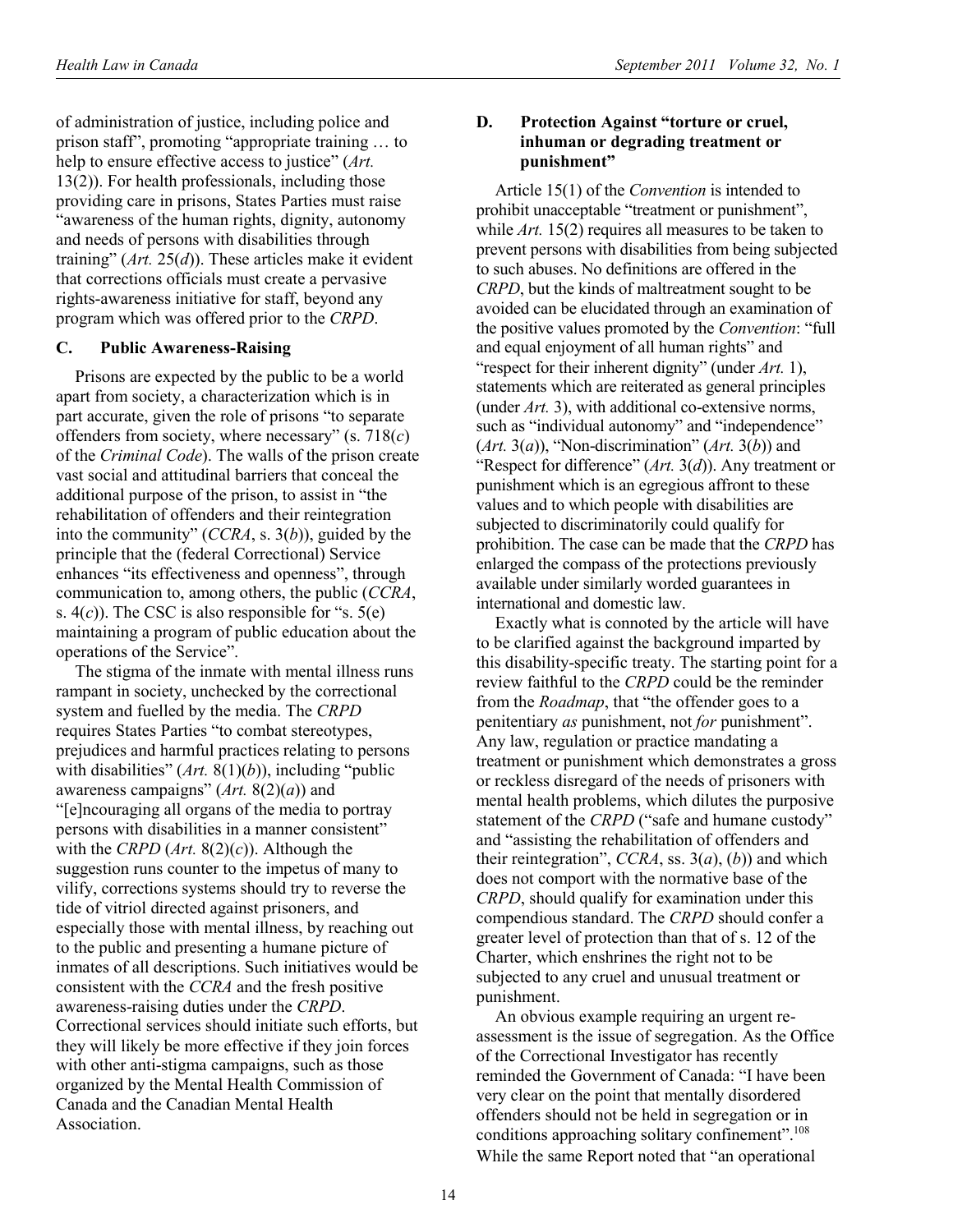examination"109 was initiated by the Correctional Service "subsequent to the death of Ashley Smith", $110$  any such study must refer to the human rights standards promulgated by the *CRPD*. While heavily criticizing the inattention of the *Roadmap* to the salience of this issue, *A Flawed Compass* condemns this "most powerful form of carceral authority" as "the best documented example in Canada of the abuse of correctional power".<sup>111</sup>

The critical issue of the use of segregation does not exhaust the agenda for review mandated by *Art.* 15. Other correctional responses to difficulties faced by prisoners should be re-examined as well, such as "self-harm incidents" and the "use of restraints for health care purposes".<sup>112</sup> Any examination of a prisoner's behaviour or the response by penal authorities must consider the extent to which unsatisfied mental health needs ground these problems. Given that the boundaries of tolerable institutional norms have narrowed under the rights promoting aegis of the *CRPD*, a thorough reconsideration should lead to a radical shift in law, policy and services. The review under the impetus of *Art.* 15(1) should not stop at the margins of exceptional situations involving segregation, selfharming incidents or the use of restraints.

### **E. Freedom from "exploitation, violence and abuse"**

Prisoners with mental health problems (and intellectual disabilities) are acutely vulnerable in closed institutions, at risk of "abuse, sexual assault and violence by other prisoners"113 and by staff. The *CRPD* extends another literal lifeline in *Art.* 16, demanding States Parties take all measures "to protect persons with disabilities … from all forms of exploitation, violence and abuse".

While already statutorily directed, for example, by the *CCRA* s. 3, to ensure "safe and humane custody", corrections authorities should conduct a study of the extent of risk and harm that prisoners with mental illness face in penal environments from all sources. Article 16(5) obliges States Parties to ensure that "instances of exploitation, violence and abuse … are identified, investigated and, where appropriate, prosecuted". A baseline audit would assist in discharging this duty and provide a foundation for an innovative approach to ensure that inmates receive the maximum amount of protection. These steps would conduce to advancing the correlative responsibility under *Art.* 16(3), to guarantee that "facilities and programmes … are effectively monitored by independent authorities". Existing services, such as the Office of the

Correctional Investigator or its provincial counterparts, may already partially serve this protective function, but the *CRPD* implies a renewed mandate that recognizes that prisoners with disabilities require exceptional safeguarding owing to their compound vulnerabilities.

### **F. Ensuring "Equal recognition before the law" and "Access to justice"**

The interrelated premises of arts. 12 and 13 offer enhanced protection of the enjoyment of "legal capacity on an equal basis" and "effective access to justice for persons with disabilities" respectively. They endeavour to provide buttresses to "[e]qual recognition before the law" (*Art.* 12), specifying that this recognition should have a forum and remedy by ensuring the justice will be within the reach of persons with disabilities (*Art.* 13). The *CRPD* accepts that due to the additional barriers faced by people with disabilities, appropriate measures have to be taken to "provide access" to the support required (*Art.* 12(3)) and there must be "procedural and age-appropriate accommodations" in the justice system (*Art.* 12(1)).

The needs of prisoners with mental health problems wherein the twin issues of equal recognition and access to justice arise cover a very wide spectrum. They span the whole range of typical legal problems confronted by prisoners, but with the nuance that the inmate's ability to make decisions or participate in the legal process may be compromised, often only in the view of others, by his or her mental health difficulties. Assertions of legal capacity and the ability to participate in proceedings are enhanced by the provision of legal counsel, but for prisoners in general and inmates with mental disabilities in particular, huge gaps in service have been revealed at the international and domestic levels. The United Nations Office on Drugs and Crime articulates a sweeping standard:

*In order to ensure that individuals with mental health needs who come into contact with the justice system are not disadvantaged, it is vital that they have immediate and regular access to legal counsel during their whole period of arrest, detention or imprisonment.*<sup>114</sup>

Australian and Canadian studies confirm the breadth of legal difficulties faced by prisoners and the additional challenges faced by those with mental illness. A New South Wales report reveals the expected array of criminal, civil and family law problems emerging from pre-custodial conflicts, but supplemented by detention-related concerns "as the person is suddenly excised from their everyday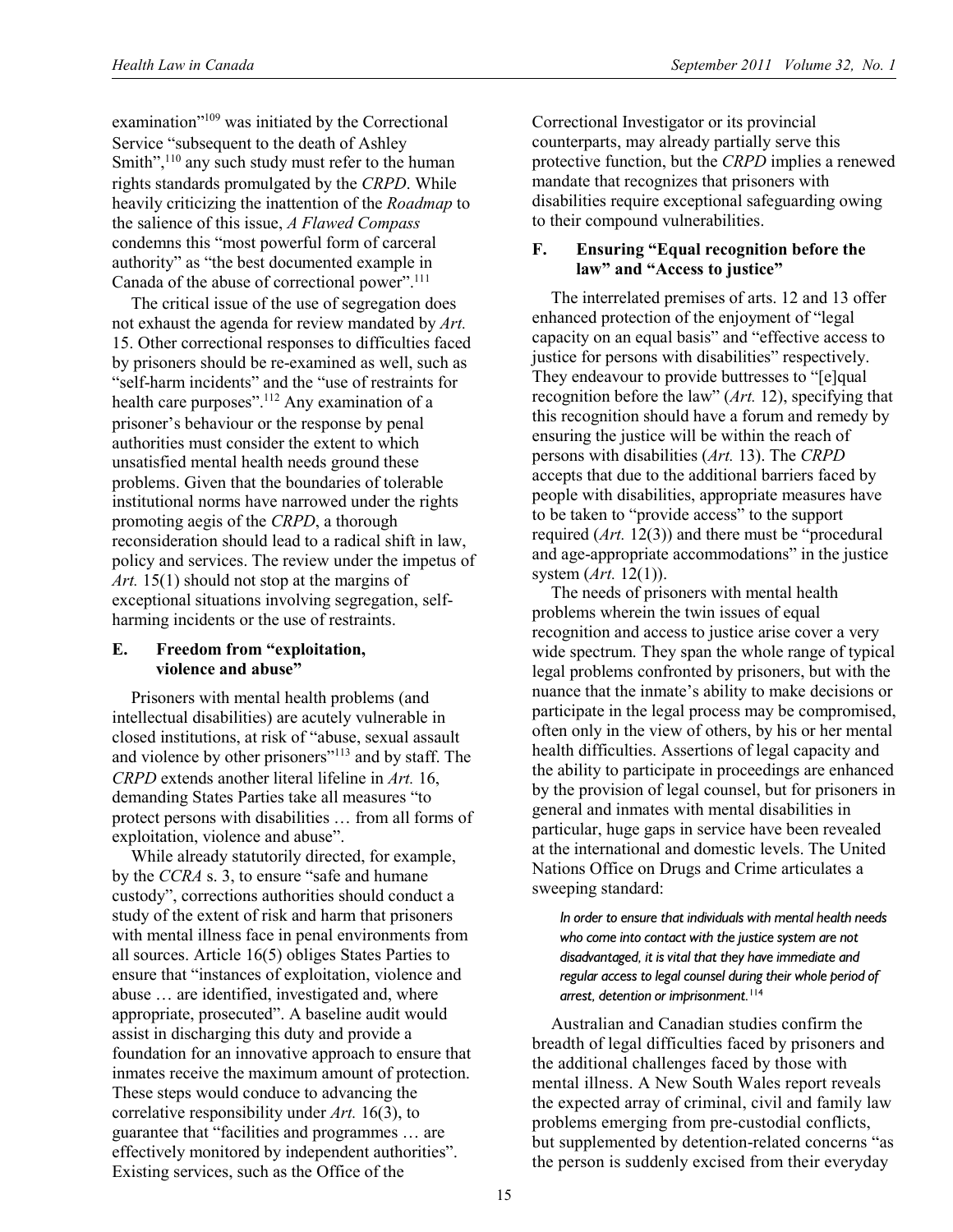life" and additional "[l]egal issues particular to being a prisoner", including "prison disciplinary action, classification and segregation".115 A Canadian Department of Justice study replicated these results, noting also involuntary transfers, conditional release and "issues related to the accuracy of their files" as being urgent problems.<sup>116</sup> In terms of availability of legal services, a participant in a contemporary British Columbia project made a representative summative comment. A prison legal service was "unable to meet the demand. Public scrutiny is unlikely in all but the most extreme situations and of all the groups in society, prisoners are seen as the least 'deserving'".117 The policy of the prisons in general appears to demonstrate general acceptance of the need "[t]o ensure respect for the rights of inmates by providing them with reasonable access to legal counsel and the courts", although some limits are noted. For example, "there is no automatic right to counsel for minor disciplinary proceedings" and "[s]hould legal aid be unavailable … legal fees will be paid by the inmate",<sup>118</sup> a proviso which could leave many prisoners without counsel.

The same sources note the special needs of persons with mental health difficulties. The New South Wales study revealed many barriers to "prisoners' capacity to identify and deal with legal issues they are facing and to actively participate in legal processes", including "comprehension capacity", "high rates of illiteracy, mental health issues, alcohol and other drug misuse and cognitive impairments".119 The Department of Justice Canada recommended the "need for 'patient advocates' similar to those provided in some provincial mental health facilities, as many inmates with mental disorders are often confused and cannot make informed decisions about treatment".120 The study further cited the requirements of "legal advice and support for disciplinary hearings" and during "annual or biannual reviews", as such inmates "tend to be shy and don't understand".<sup>121</sup> The British Columbia report concluded realistically: "Another important point is that accused persons with mental or cognitive disabilities … may require representation in all criminal proceedings".122

The implementation of arts. 12 and 13 of the *CRPD* in Canadian prisons demands the generous allocation of resources to support the delivery of appropriate legal services to inmates with mental health problems and the amplification of corrections policies to recognize and facilitate

access to legal services for this needy category of prisoners.

#### **G. The Balance between Deprivations of Liberty, Criminalization and Social Rights**

Article 14 of the *CRPD* ensures that people with disabilities enjoy liberty and security of the person equally, although lawful deprivations are tolerable, presuming that such intrusions conform with the "objectives and principles of the present Contention" and acknowledging that disability *simpliciter* "shall in no case justify a deprivation of liberty". Canadian prisoners with mental health problems who are the subject of a lawful and fairly imposed sentence under the criminal law would not be seen as victims of discrimination using the criteria of *Art.* 14, as long as the deprivation of liberty is not solely, or perhaps primarily, a function of "the existence of a disability" and any attenuation is consistent with the *Convention*.

This standard raises foundational policy issues that take one back to the basic nature of the criminalization process. Clearly many people are brought within the control of the criminal justice system in situations where the behaviour constituting the offence emerges virtually exclusively from a mental health problem and related social barriers. Alternative measures that assist in answering the person's needs for supports and services in the community would often forestall the use of the blunt instrument of the criminal law. With the impetus of the *CRPD*, such threshold topics should be confronted more urgently and perhaps Canadian society will improve its preventative strategies and provide more modulated justice system responses.

However well accepted the avoidance of criminalization is in general, until there is a major repositioning of public policy, Canada will house a disproportionate number of people with mental illness in its jails and penitentiaries. For such inmates, several questions required by *Art.* 14 will remain for prison authorities. How can the public be assured that the continuing deprivation of liberty or additional restrictions on liberty are not simply based on "the existence of a disability?" How can it be guaranteed that the deprivation or attenuation is carried out in a manner which is consistent with international human rights law and the values of the *Convention*? These are hovering, omnipresent standards, which should haunt legislators, corrections officials and the judiciary. The *Convention* should provide additional support for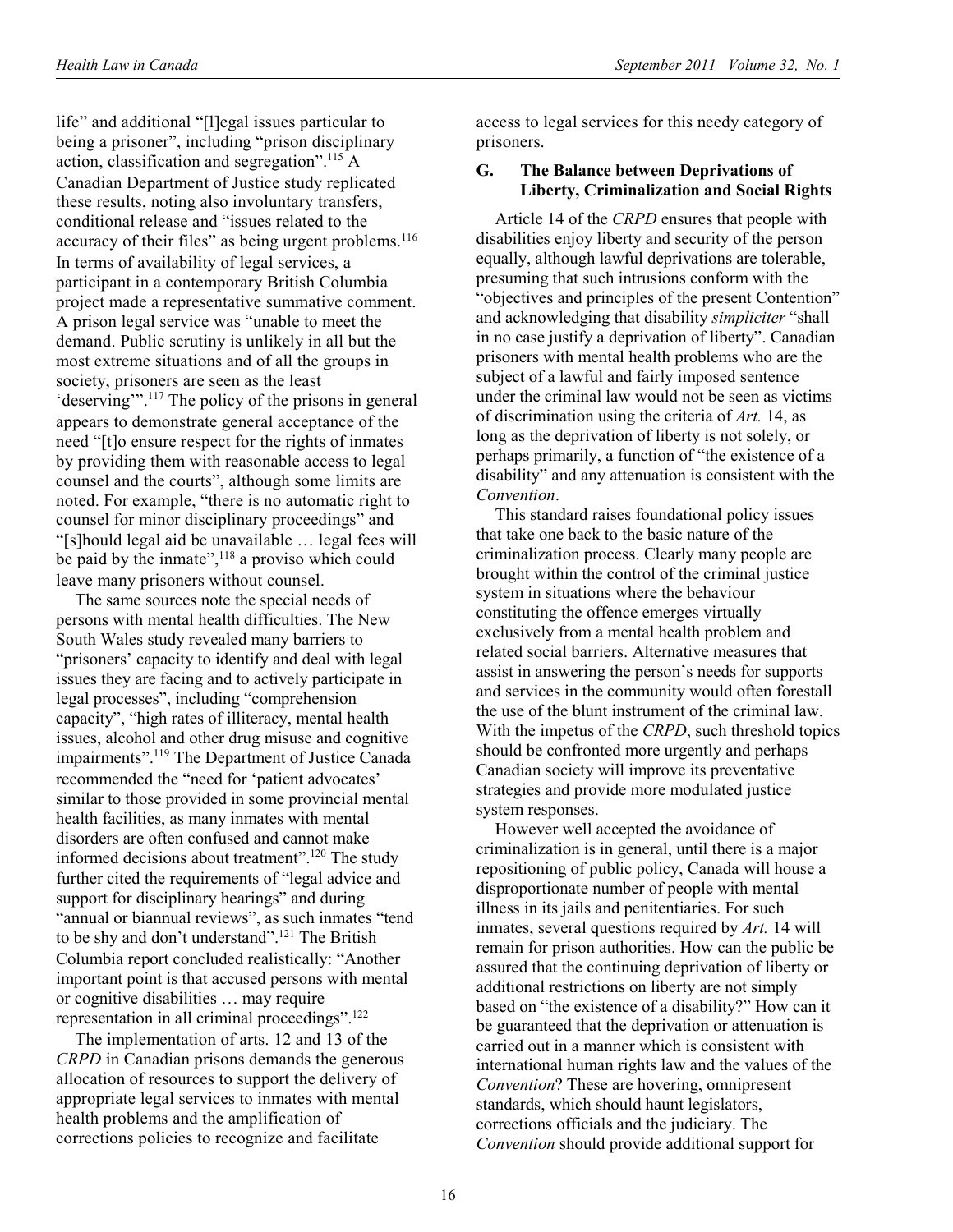legal and constitutional challenges to inadequate treatment of inmates.

Among the many dilemmas presented by *Art.* 14 is the extent to which a lawfully imprisoned person with a mental illness is afforded the guarantees "on an equal basis with others" inherent in the broad economic, social and cultural rights enshrined in arts. 24-30. These provisions are critical to achieving the goals of the *Convention*, but their fulfillment for an imprisoned person is compromised and the possibilities of attaining each objective must be balanced against restrictions imposed by valid penological purposes.

Articles 24-30 cumulatively sustain the general principles of *Art.* 3, including respect for dignity and autonomy, non-discrimination, inclusion and diversity, by providing for necessary societal changes. Some of the rights may be more readily operationalized in the prison setting, but it seems more consistent with the protection of human rights under the *Convention* to strive to articulate interpretations which are, as far as possible, dictated by the primacy of human rights, as opposed to other more typical corrections concerns.

#### *(1) Education*

The rights in *Art.* 24 to an education which is inclusive and directed to the "development of human potential" and "respect for human rights" and the enabling of effective societal participation can be achieved within the prison context. The *CCRA* (s. 76) already requires the Correctional Service to "provide a range of programs designed to address the needs of offenders and contribute to their successful reintegration". The *Forum on Corrections Research* indicated their endorsement of the view that, in general, "[e]ducation in prisons is a really very sad story … very limited in range and very poor in quality".123 The *Roadmap* reviewed the programs offered by CSC, but did not comment on the nexus between prisoners with mental health problems and the nature or execution of the various streams, although the panel did express concern at the low "completion rate for all educational programs"  $(31\%)^{124}$  and recommended a consequent review. *A Flawed Compass* makes a more searching effort to connect education (and work) to their human rights analysis, as "the provision of opportunities for people to advance their capacity to live constructively in free society is not only consistent with but essential to" respect for human dignity.<sup>125</sup> As in so many other instances, the design of educational programming suitable for persons with mental illness and consistent with the *CRPD* is not

as elusive as locating and providing the resources to deliver the necessary services.

## *(2) Health Care (and Habilitation)*

The right to mental health care (and habilitation services) for prisoners, "the enjoyment of the highest attainable standard of health without discrimination" provided for in *Art.* 25 of the *Convention* (and *Art.* 26 for habilitation services), is again within reach despite this being a wholly unfulfilled promise in Canada and worldwide. The foundations for provision of prison health care were already well dilineated before the *CRPD*, "based on the principle of equivalence … the level and quality of the basic health services should be the same as in the community",126 with prisoners having "access to the health services available in the country without discrimination on the grounds of their legal situation".127 The *CCRA* further particularizes the equivalence norm in s. 86, demanding that "every inmate" have "essential health care" and "reasonable access to non-essential mental health care" contributing to rehabilitation and re-integration and conforming to "professionally accepted standards".

The failure of Canadian prisons to meet these standards suggests that a crucially different approach should be taken. The Trenčín Statement demonstrates the acceptance of the need for this change by WHO Europe. The mental health of prisoners cannot be left as an issue only for prison authorities" and "prison health services should be viewed as an integrated part of the society's national health system".<sup>128</sup> As Edgar and Rickford opined in the British context, although suitably repeated here, the justice system holds virtually exclusive authority for prisoner health, and "managing prisoners' needs is not easily shared with other social agencies".<sup>129</sup> The current situation, wherein federal offenders are specifically excluded from the *Canada Health Act* (which establishes they are not "insured persons" under s. 2 and thereby are not eligible to receive "insured health services" pursuant to that Act), as are other groups, such as members of the Canadian Forces and R.C.M.P., need not be permanent.

Why should prisoners not receive health care on an unexceptional basis especially as there are reasons to believe that the present situation is so problematic? A 2004 Library of Parliament study found that, although "the federal government does not do the work alone",<sup>130</sup> "the question then arises as to whether the federal government adheres to the Canada Health Act"131 and "there is currently no mechanism for ensuring the federal government's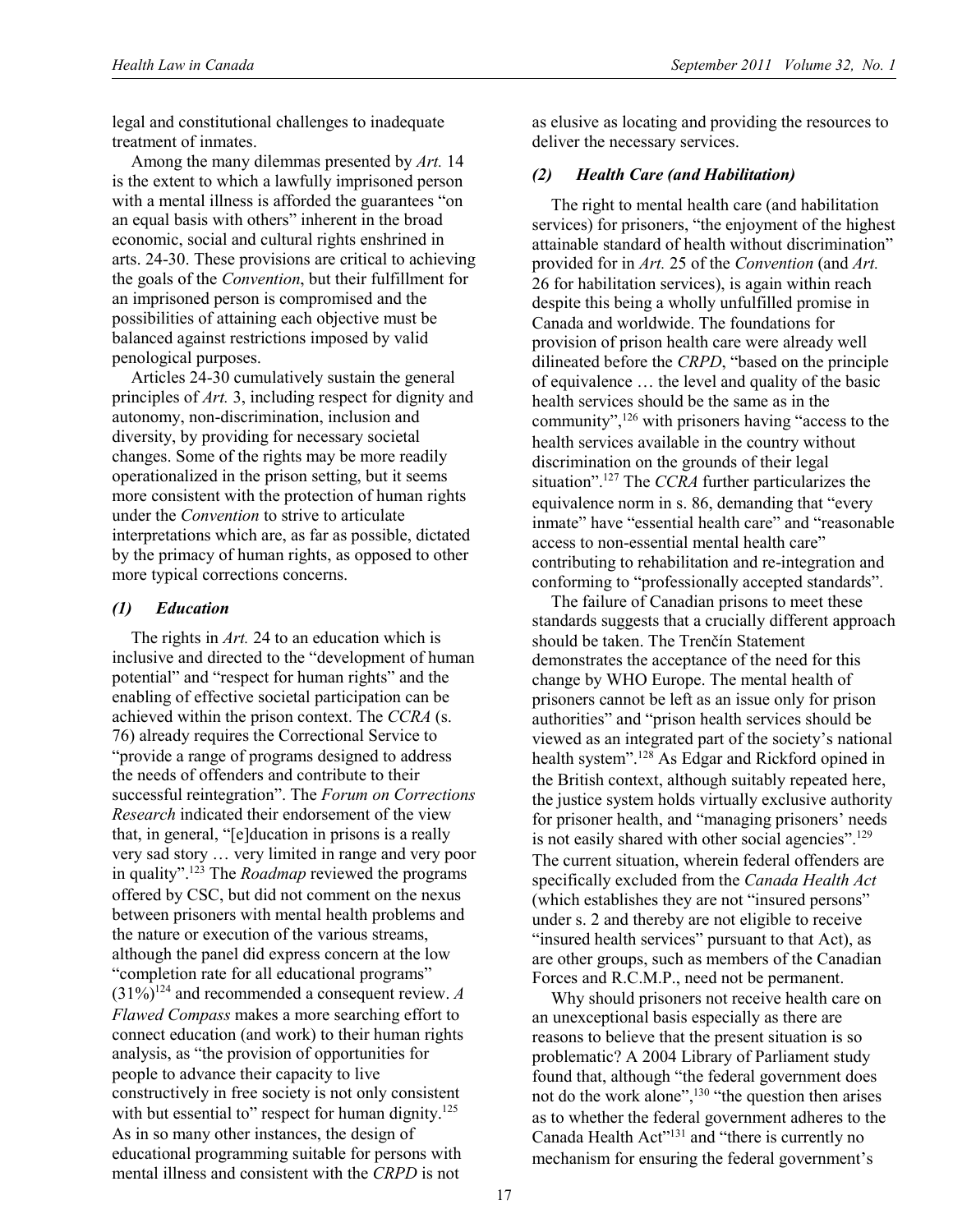adherence".132 Arising out of the chronic insufficiency of the mental health care system in Canadian prisons, a reconfiguration of responsibilities should be studied.

Relocating control over prison mental health care services, to either share responsibility with provincial public health authorities or to divest the Correctional Service of this mandate entirely, could have a greater chance of curing the deficit. While not going this far in its recommendations for improving mental health care for prisoners, the *Roadmap* did propose that "Health Canada formally recognize the importance of addressing the mental health problems of offenders",133 although its suggestions are more grounded in its positioning mental health "as a critical factor in the Government's public safety agenda"134 than human rights. The *CRPD* specifically says that its provisions "extend to all parts of federal states without any limitations or exceptions" (*Art.* 4(5)), which suggests that the obligation to deliver the "highest attainable standard of health" should be a competence-based question, as opposed to being linked to the criteria of inconsistent statutory allocations of health care responsibilities. In a similar vein, an argument can be made for comparable provision of "comprehensive habilitation and rehabilitation services … in the areas of health, employment, education and social services" under *Art.* 26 within prisons.

# *(3) Adapting Other Social, Cultural and Economic Rights to the Prison Setting*

Articles 27-30 are meant to compel States Parties to set the societal stage for inclusion and dignity. Many aspects of these directives have a closer bearing for people living in the community, but this is not to say that their injunctive content is irrelevant for prisoners. A brief examination of each article demonstrates that some additional human rights promoting measures are necessary for prisoners in light of these articles of the *CRPD*.

### (i) *Work and Standard of Living*

As part of its emphasis on participation and inclusion, the *Convention* recognizes the importance of accessibility to the social and economic environment (Preamble (v)) and the right to work "on an equal basis with others" (*Art.* 27(1)), while ensuring that persons with disabilities are protected from "forced or compulsory labour" (*Art.* 27(2)). International human rights and domestic law establish the juridical setting for prisoner work,

which needs to be infused with the principles of the *CRPD*. The United Nations Office on Drugs and Crime observes that, as part of mental and physical well-being, prisoners with mental disabilities must have "access to a varied set of prisoner programmes, including work".135 The *Standard Minimum Rules* establish a general regime that dictate that prisoners "shall be required to work, subject to their physical and mental fitness", $136$  as long as the labour is not "of an afflictive nature".137 The *Basic Principles for the Treatment of Prisoners* require authorities to create conditions "enabling prisoners to undertake meaningful remunerated employment", facilitating re-integration and financial contributions to their own and their families' support.138 The *CCRA* obliges the Correctional Service to provide a range of programs, which may include payments to offenders for work (s. 78) and work release, for "work or community service outside the penitentiary" (s.  $18(1)$ ).

Corrections authorities must ensure the work experience which is made available for prisoners with mental health problems is non-discriminatory, voluntary in most respects (outside the basic duty to perform some work if possible) fairly remunerative and offers "protection from harassment" (*Art.* 28(1)). In the harsh environment of the prison, establishing such work programs does present considerable difficulties, but the recognition of their necessity under the *CRPD* and the regulation of aspects of their nature should conduce to more sensitized employment ventures for vulnerable prisoners. Neither the *Roadmap* nor *A Flawed Compass* develops work-related proposals in ways which are linked specifically to prisoners with mental health problems, although at least the latter document endeavours to connect work, education and reintegration planning to "self actualization", "opportunities to make choices about one's future" and ensuring "human needs are met beyond those that relate only to physical survival", a perspective consistent with their human rights-oriented analysis.<sup>139</sup>

Article 28, sets out the right "to an adequate standard of living … without discrimination" which may be more directly related to programming, discharge planning and post-release support issues. The reminder by the *CRPD* that "the majority of persons with disabilities live in conditions of poverty" (Preamble (*t*)) should alert correctional authorities to the special needs of persons with mental health problems, in order "to break the cycle of release, re-offending and imprisonment"<sup>140</sup> inherent in criminalization described by the United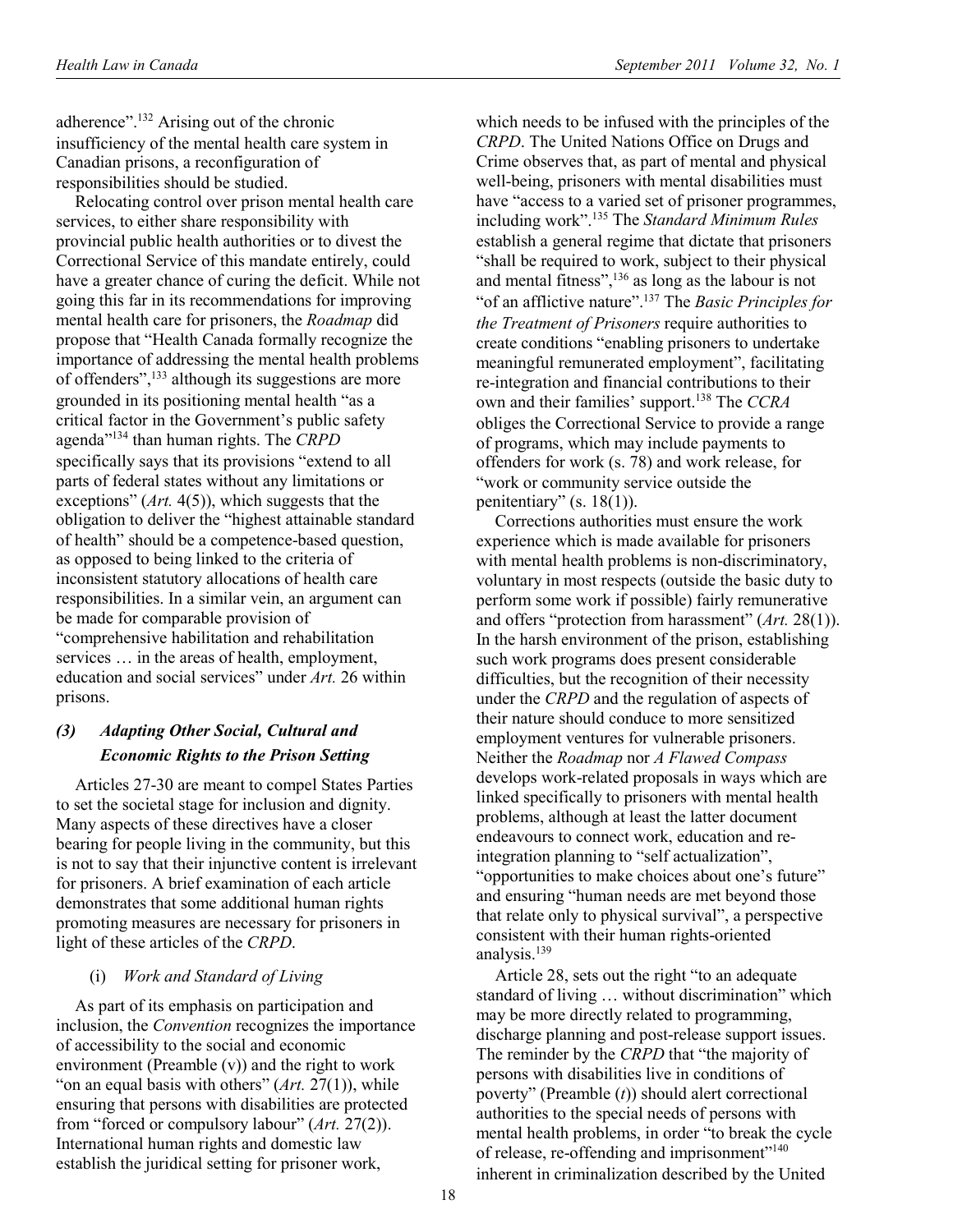Nations Office on Drugs and Crime. The *Standard Minimum Rules* prerequisites to provide "for the prisoner a gradual return to life in society"141 and "after-care directed towards the lessening of prejudice"<sup>142</sup> contemplate the likelihood of poverty for inmates with psycho-social disabilities upon their release. The knowledge that poverty is virtually inevitable for discharged prisoners who experience mental health problems should infuse the issues of prison programs and release planning.

### (ii) *Participation in Political and Public Life*

Article 29 guarantees "political rights" and "participation on an equal basis", comprising voting rights and participation in non-governmental organizations, including under *Art.* 29(*b*) those "of persons with disabilities to represent persons with disabilities". While the *Sauvé* case recognized the harms of depriving prisoners of the right to vote "as an important means of teaching them democratic values and social responsibility", $\frac{143}{143}$  it did not otherwise extend the right to political participation. There should be more information in the political process about the situation of Canadian prisoners in general and of those experiencing mental health problems in particular. This would benefit public life by providing a humane antidote to the retributive climate that has characterized sentencing issues. More opportunities to participate in the political process should be offered to prisoners.

The other major component of *Art.* 29, encouraging the formation of and membership in disability advocacy organizations is attainable, as there are already many recognized inmate associations. The positive aspects of self-help or peer support groups for members' mental health has been widely accepted.<sup>144</sup> The additional strength that emerges from disability advocacy organizations in changing public attitudes or in lobbying for legal policy and service changes is apparent, which should encourage prisoners to join together. Article 29 requires States Parties, including prison authorities, "to promote actively an environment" in which such organizations are fostered. Living up to this obligation would assist prisoners and contribute to the functioning of institutions.

# (iii) *Participation in cultural life, recreation, leisure and sport*

The entitlements of *Art.* 30 "to take part on an equal basis with others in cultural life" and "recreational, leisure and sporting activities" requires "appropriate measures" to ensure access and participation. In the prison setting, the importance of these activities has been recognized with the *Standard Minimum Rules* requiring exercise and physical and recreational training and "cultural activities" (*Art.* 21) "for the benefit of the mental and physical health of prisoners" (*Art.* 78). The latter notion is accepted in the *Basic Principles for the Treatment of Prisoners*, *Art.* 6, wherein taking part in cultural activities is "aimed at the full development of human personality". As in other areas of the *Convention*, the focus emerging from this article is to direct the whole range of activities contemplated within it towards positive mental health and preventative measures. This overall goal is seen as a key criterion for success in the *Trenčín Statement*: "Promoting mental health and well-being should be central to a prison's health care policy".<sup>145</sup>

# **X. Conclusion: Moving Towards a State of Readiness for** *Convention* **Reforms before Being Held Accountable**

In the *CRPD*, Canada has a genuine opportunity to improve the lives of prisoners and, in particular, those with mental health problems. The country is clearly obligated to adopt "measures for the implementation of the rights" and to "modify or abolish existing laws, regulations, customs and practices that constitute discrimination against persons with disabilities" (*Art.* 4(1)) and the extent of this challenge must be recognized. The stigma that surrounds mental illness sometimes seems ineradicable when combined with the prejudices surrounding criminality, especially when criminal justice policy seems to have become so ideologized.

Canada's prisons certainly provide more resources for inmates with psycho-social disabilities compared to many other nations, but this kind of relative measurement should provide little comfort to a rich democracy, imbued with the rule of law and always worried that its human rights leadership in the world might be besmirched. Canadian prisoners with mental illness deserve more than they have received and the *Convention* provides a new incentive to heighten the human rights level of compliance for those in custody.

A recent *Canadian Medical Association Journal* editorial raises the stakes for Canadian legislators, courts and corrections officials:

*That so many inmates in jails and prisons have mental health disorders—often untreated—is an indictment of society's values and understanding of mental health disorders.*<sup>146</sup>

This charge cannot be ignored in 2011. Before the *CRPD*, it should have been morally and politically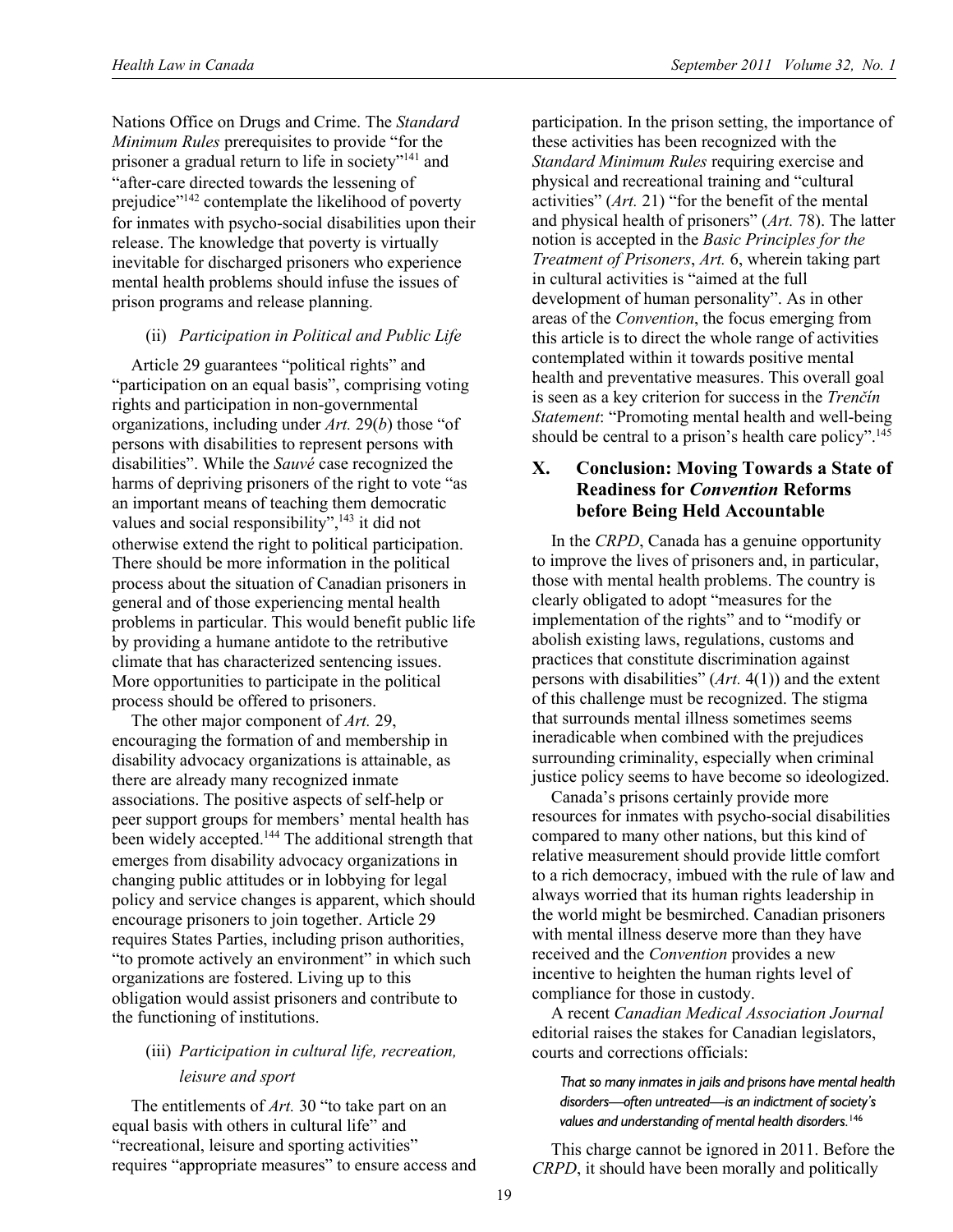unacceptable for Canadian prisoners with mental illness to have suffered so much, even as legal and constitutional challenges seemed ineffective. Since Canada's ratification of the *Convention*, their deplorable situation has become unacceptable under this disability-centred human rights treaty. Canada will soon file its initial report to the Committee on the Rights of Persons with Disabilities. The country should be held to the highest standards by the Committee, for which nation, if not Canada, can be expected to attain conformity with the dictates of the *CRPD*? If Canada screws up its courage and finally signs and ratifies the Optional Protocol, individuals or groups "who claim to be victims of a violation"  $(Art, 1(1))$  can complain to the Committee, a direction which at present seems unavoidable.

Canada should promptly initiate a conscientious examination of the nation's prisons in order to fulfil its obligations under the *CRPD* for inmates with mental health problems. If it fails to do so and is held accountable on the international stage, how will the nation plead to the indictment? What can it say in mitigation? The time has passed for weak excuses

[*Editor's note*: H. Archibald Kaiser is a Professor at the Schulich School of Law, Dalhousie University, where he teaches Criminal Law, Criminal Procedure and Mental Disability Law, areas where he researches and writes as well. He is cross-appointed to the Department of Psychiatry in the Faculty of Medicine at Dalhousie where he teaches Legal Issues in Psychiatry in the Residency Training Program. He is a member of the Board of the Canadian Mental Health Association, Nova Scotia Division and the Mental Health and the Law Advisory Committee of the Mental Health Commission of Canada. He has served on the Boards of other advocacy organizations and has also provided counsel services to persons with mental health problems and health care practitioners.]

. -

*Prescription* (The Sentencing Project: Washington, 2002), at 2. The Canadian Mental Health Association, British Columbia Division, provided a similar definition in March 2005, in "Criminalization of Mental Illness": "where a criminal legal response overtakes a medical response to behaviour related to mental illness" online: <www.cmha-bc.org>. The Bazelon Center for Mental Health Law summarized the key elements of criminalization in "People with Serious Mental Illnesses in Jail and Prison; Their Stories", Fact Sheet # 2; "People with mental illnesses often come into contact with the criminal justice system … Many lack access to adequate services through the public mental health system … The criminal justice system is used to fill the void … Once people are in the criminal justice system, their mental health needs are not met". Online: <www.bazelon.org>.

- 2 United Nations Office on Drugs and Crime, *Handbook on Prisoners with Special Needs* (Vienna: United Nations, 2009).
- 3 *Ibid.*, at 10.
- 4 *Ibid.*, at 11.
- 5 *Ibid.*, at 11-12.
- <sup>6</sup> *Ibid.*, at 12-18.
- 7 Lars Møller, Heins Stöver, Ralf Jürgens, Alex Gatherer and Haik Nikogosian, eds., "*Health in prisons; A WHO guide to the essentials in prison health*" (Copenhagen: WHO, 2007).
- 8 *Ibid.*, at 133.
- 9 *Ibid.*, at 134.
- 10 *Supra*, note 1, at 3.
- 11 *Ibid.*, at 4.
- 12 *Ibid.*, at 7.
- <sup>13</sup> The Council of State Governments, Criminal Justice Mental Health Consensus Project, Chapter IV, "Incarceration and Reentry", at 126.
- <sup>14</sup> Bazelon Center for Mental Health Law, "Fact Sheet # 1; Criminal Justice System Involvement of People with Serious Mental Illnesses", online: <www.bazelon.org>.
- 15 Henry Steadman, Fred Osher, Pamela Robbins, Brian Case and Steven Samuels, "Prevalence of Serious Mental Illness Among Jail Inmates" (2009) 60(6) Psychiatric Services 761.
- 16 *Ibid.*, at 764.
- <sup>17</sup> Bazelon Center for Mental Health Law, "New Study Shows Alarming Rates of Serious Mental Illnesses

<sup>1</sup> Although the term "criminalization" may be broadened to consider all the harmful aspects of the experience of persons with mental illness within the criminal justice system, for present purposes a simpler definition will suffice: "The term 'criminalization of the mentally ill' refers to the increased likelihood of people with mental illness being processed through the criminal justice system instead of through the mental health system". *The Sentencing Project, Mentally Ill Offenders in the Criminal Justice System: An Analysis and*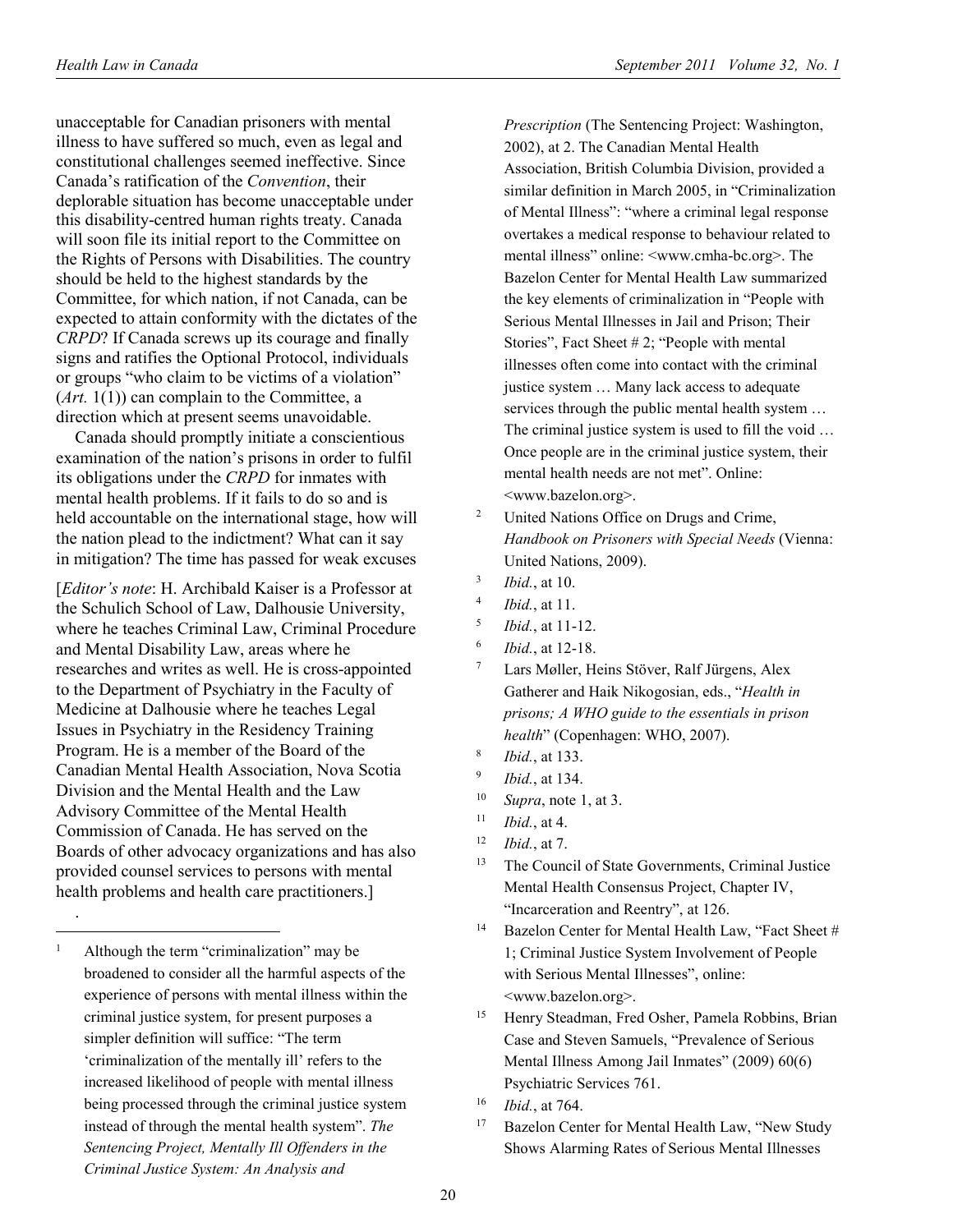Among Inmates, Particularly Women, In Jail", Press Release, June 1, 2009.

- 18 K. Edgar and D. Richford, "Neglecting the mental health of prisoners" (2009) 5(3) Int. J. of Prisoner Health 166.
- 19 *Ibid.*, at 170.
- $20$  A. Fraser, "Mental health in prisons: A public health agenda" (2009) 5(3) Int. J. of Prisoner Health 132, at 139.
- <sup>21</sup> (U.K.), 30 & 31 Victoria, c. 3.
- 22 R.S.C. 1985, c. C-46.
- <sup>23</sup> The Collaborating Centre for Prison Health and Education of the University of British Columbia, in "General Information on Canadian Prisons", recently collated statistics showing that: "In 2007/08, on a given day 36,330 adults and 2,018 youth … were in custody in Canada, for a total of 38,348 inmates", of whom "13,581 were in federal custody". The Centre also noted that 30% of the B.C. Corrections population had a substance use disorder and "[a]n additional 26% were diagnosed with a mental disorder unrelated to substance use", while "80% of the final prison population has received a psychiatric diagnosis". Online:

<www.familymed.ubc.ca/ccphe/Resources/General\_I nformation\_on\_Canadian\_Prisons.htm>. The Canadian Mental Health Association, Ontario, in "Justice and Mental Health", concluded that: "Provincial jails have become crowded repositories for people with mental disorders …" online: <www.ontario.cmha.ca/justice.asp>.

- 24 [2000] S.C.J. No. 59, [2000] 2 S.C.R. 780.
- $25$  S.C. 1992, c 20.
- 26 *Annual Report of the Correction Investigator, 2003-2004*.
- 27 Canadian Public Health Association, "A Health Care Needs Assessment of Federal Inmates in Canada", (2004) 95(1) Can. J. of Public Health 548.
- 28 *Supra*, note 26, at 41.
- 29 *Annual Report of the Correctional Investigator 2004- 2005*, at 13.
- 30 *Annual Report of the Correctional Investigator 2005-2006*, at 8.
- 31 *Annual Report of the Correctional Investigator 2006-2007*, at 23.
- 32 *Annual Report of the Correctional Investigator 2007-2008*, at 36.
- 33 *Annual Report of the Correctional Investigator 2008-2009*, at 12.
- 34 *Ibid.*, at 13.
- 35 *Ibid.*, at 16.
- 36 *Annual Report of the Office of the Correctional Investigator 2009-2010*, at 5.
- 37 *Ibid.*, at 6.
- 38 John Service, *Under Warrant; A Review of the Implementation of the Correctional Service of Canada's 'Mental Health Strategy'*, at 3.
- 39 *Ibid.*, at 30.
- 40 *Ibid.*, at 31.
- 41 Correctional Service of Canada Review Panel, October 2007, *A Roadmap to Strengthening Public Safety*.
- 42 *Ibid.*, at 54.
- 43 *Ibid.*, at 225.
- 44 Michael Jackson and Graham Stewart, *A Flawed Compass: A Human Rights Analysis of the Roadmap to Strengthening Public Safety*.
- 45 *Ibid.*, at xxxiv.
- 46 *Ibid.*, at 10.
- 47 *Ibid*., at 11.
- 48 *Ibid.*, at 12.
- 49 *Ibid.*, at 11-12.
- 50 See, The Ombudsman and Child and Youth Advocate of New Brunswick, *The Ashley Smith Report*, June 2008; Office of the Correctional Investigator, *A Preventable Death*, June 20, 2008.
- 51 CBC News, "Mentally ill inmates fall through cracks: Van Loan", January 8, 2010 <http://www.cbc.ca/news/health/story/2010/01/08/va n-loan-prisons008.html>.
- 52 Canadian Association of Elizabeth Fry Societies, Annual General Meeting 2011, Executive Director's Report, at 2.
- 53 "Watchdog says prison violence on rise; Toews says it has decreased" *The Globe and Mail* (8 August 2011).
- 54 Council of the Canadian Bar Association, Resolution 11-09-A, "Justice in Sentencing", August 13-14, 2011.
- 55 Council of the Canadian Bar Association, Resolution 11-07-A, "Mentally Ill Persons in the Criminal Justice System", August 13-14, 2011.
- 56 Editorial, *The Globe and Mail* (10 August 2011). See also, Kirk Makin, "Why Canada's prisons can't cope with flood of mentally ill inmates", *The Globe and Mail* (21 January 2011).
- 57 Editorial, "Tough-on-Crime Plans; Guilty of Inflexibility" *The Chronicle Herald* (19 August 2011).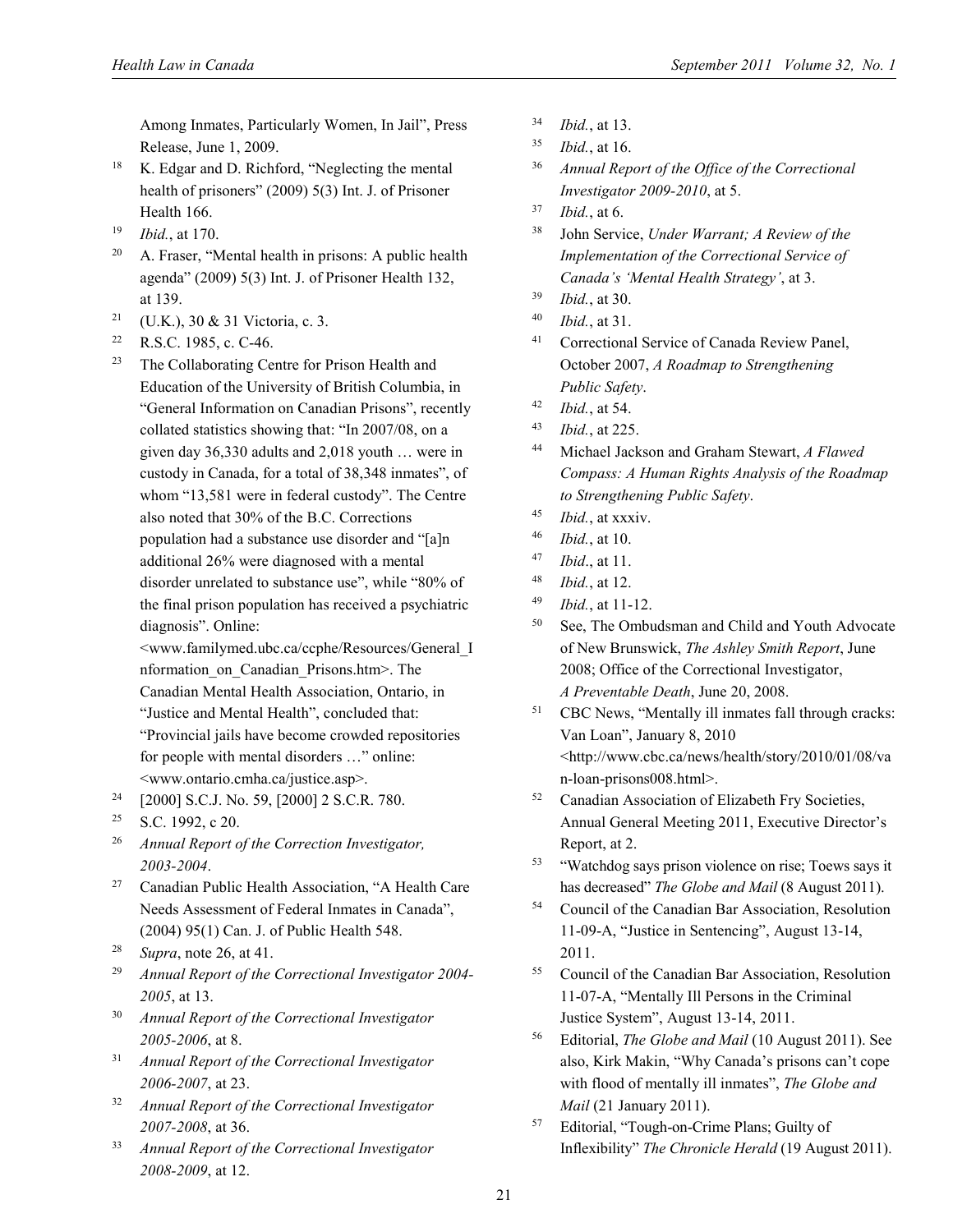- 58 *R. v. Gladue*, [1999] S.C.J. No. 19, [1999] 1 S.C.R. 688, at para. 52.
- 59 *Ruffin v. The Commonwealth*, 62 Va. 790; 1871 Va. LEX 1589; 21 Gratt. 790.
- 60 *May v. Ferndale Institution*, [2005] S.C.J. No. 84, [2005] 3 S.C.R. 809, at para. 23.
- 61 *Supra*, note 59 at 796.
- 62 *Sauvé v. Canada (Chief Electoral Officer)*, [2002] S.C.J. No. 66, [2002] 3 S.C.R. 519, at para. 43.
- 63 *Ibid.*
- 64 *Ibid.*, at para. 47 [emphasis added].
- 65 *Ibid.*, at para. 23.
- 66 Todd Sloan, "Shifting the Orbit; Human Rights, Independent Review and Accountability in the Canadian Corrections System" (June 2003), The Office of the Corrections Investigator, at 18-19 [emphasis in original].
- <sup>67</sup> The statutory purpose of the correctional system is stated in s. 3 of the *CCRA*:
	- **3.** The purpose of the federal correctional system is to contribute to the maintenance of a just, peaceful and safe society by
		- (*a*) carrying out sentences imposed by courts through the safe and humane custody and supervision of offenders; and
		- (*b*) assisting the rehabilitation of offenders and their reintegration into the community as law-abiding citizens through the provision of programs in penitentiaries and in the community.
- 68 *Supra*, note 44, at xviii.
- 69 *Supra*, note 41, at 16.
- 70 *May v. Ferndale Institution*, *supra*, note 60, at para. 55.
- 71 Mary Beth Wolicky, "Background to Transformation", 33(1) *Let's Talk* (Correctional Service Canada), September 16, 2008.
- 72 Don Head, "Building on a Strong Foundation: The Way Forward" 33(1) *Let's Talk* (Correctional Service Canada), September 16, 2008.
- 73 Vic Toews, (Minister of Public Safety), "Minister's Message", Correctional Service Canada – Report, Treasury Board of Canada Secretariat, Reports on Plans and Priorities, 2011-2012.
- Louise Arbour, *Commission of Inquiry into Certain Events at the Prison for Women in Kingston*, s. 3.12, "The Breakdown of the Rule of Law", at 153.
- 75 *Ibid.*, at 156.
- 76 *Supra*, note 66, at 20.
- 77 Michael Jackson, *Justice Behind the Walls; Human Rights in Canadian Prisons* (Vancouver: Douglas and McIntyre, 2002), at 59.
- 78 *Ibid.*, at 66.
- 79 The John Howard Society of Alberta, "Inmates Rights and Criminal Options", 1998, at 1.
- 80 Correctional Service of Canada, Max Yalden, Chair, "The Human Rights Legislative Framework", in *Human Rights and Corrections: A Strategic Model* (1997), at 1 [Yalden Report].
- 81 Mary Campbell, "Revolution and Counter Revolution in Canadian Prisoners' Rights" (1996) 2 Can. Crim. L. Rev. 285 at 286.
- 82 Susan Easton, "Constructing Citizenship: Making Room for Prisoners' Rights", (2008) 30:2 *Journal of Social Welfare and Family Law* 127, at 128.
- 83 *Ibid.*, at 143-144.
- 84 James W. O'Reilly, *Prisoners as Possessors of Rights in Canadian Law*, LL.M. Thesis, University of Ottawa, 1988, at 206-207.
- 85 Jayshree Ghedia, *Prisoners: Rights, Rhetoric and Reality*, LL.M. Thesis, University of British Columbia, 2002, at 15.
- 86 *Ibid.*, at 19.
- 87 Michael L. Perlin and Henry A. Dlugacz, "'It's Doom Alone That Counts': Can International Human Rights Law Be An Effective Source of Rights in Correctional Conditions Litigation?" (2009) Behav. Sci. & L. 675 at 676.
- 88 *Supra*, note 80.
- 89 *Supra*, note 77, at 609.
- 90 *Supra*, note 80, Annex H: Summary of Recommendations, The Corrections and Conditional Release Act.
- <sup>91</sup> United Nations General Assembly resolution 43/173, annex.
- <sup>92</sup> United Nations General Assembly resolution  $45/111$ , annex.
- 93 For more thorough discussions of the *CRPD* by this same author, see also H. Archibald Kaiser, "Canadian Mental Health Law: The Slow Process of Redirecting the Ship of State" (2009) 17 Health L.J. 139-94, esp. at 159-64; and Hy Bloom and Richard Schneider, eds., "Law and Psychiatry in the Age of the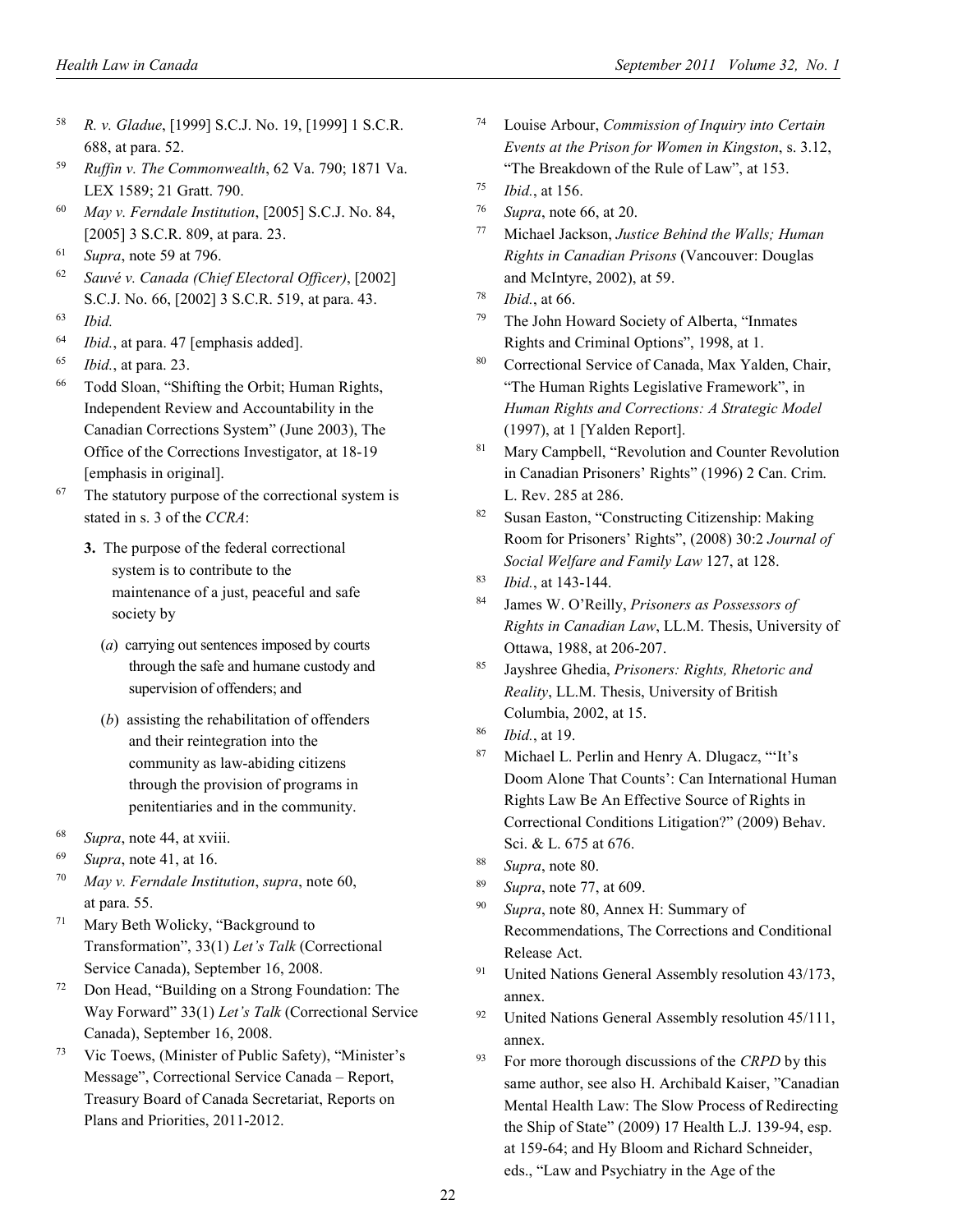*Convention on the Rights of Persons with Disabilities*", in *Law and Mental Disorder: A Practical and Comprehensive Approach*, (Toronto: Irwin, publication forthcoming, Fall 2011).

94 U.N. Enable, "Some Facts About Persons with Disabilities", online:

<www.un.org/disabilities/*Convention*/facts.shtml>. See also World Health Organization, *World Report on Disability* (Geneva: WHO, 2011).

- 95 World Health Organization, *Summary: World Report on Disability* (Geneva: WHO, 2011), at 7.
- 96 418 U.S. 539 (1974), at 555-56.
- 97 M. Robinson, "Foreword", in G. Quinn and G. and T. Degener, *Human Rights and Disability: The current use and future potential of United Nations human rights instruments in the context of disability*  (New York: United Nations, 2002).
- 98 M.L. Perlin, "'A Change is gonna come': The implications of the United Nations *Convention* on the Rights of Persons with Disabilities for domestic practice of constitutional mental disability law" (2009) 29 N. Ill. U.L. Rev. 483 at 489.
- 99 Foreign Affairs and International Trade Canada, Government of Canada, Press Release, "Canada ratifies UN *Convention* on the Rights of Persons with Disabilities" (11 March 2010).
- 100 A. Dimopoulos, *Issues in Human Rights Protection of Intellectually Disabled Persons* (Burlingham, Vt.: Ashgate, 2010), at 10.
- <sup>101</sup> Office of the High Commission for Human Rights, Foreword in *Monitoring the Convention on the Rights of Persons with Disabilities: Guidance for human rights promoters* (New York: United Nations, 2010).
- 102 R. Kayess and P. French, "Out of darkness into light? Introducing the *Convention* on the Rights of Persons with Disabilities" (2009) 8:1 H.R. L. Rev. 1 at 32.
- 103 For example, see Tina Minkowitz, "WNUSP Submission on Revision of the Standard Minimum Rules on the Treatment of Prisoners", which suggests several required changes in the SMR.
- 104 WHO Europe, *Trenčín statement on prisons and mental health* (Copenhagen: WHO Europe, 2008) 18 October 2007.
- 105 Australia's Initial Report under the *Convention* on the Rights of Persons with Disabilities, 3 December 2010, at para. 92.
- 106 *Supra*, note 93, especially "Law and Psychiatry in the Age of the *Convention on the Rights of Persons with Disabilities*", at 17-19.
- Lance Gable and Lawrence O. Gostin, "Global Mental Health: Changing Norms, Constant Rights" (2008) Wayne State University Law School Legal Studies Research Paper Series No. 08-26 83, at 86.
- 108 *Supra*, note 36, at 6.
- 109 *Supra*, note 41, at 14 [emphasis in original].
- 110 *Ibid.*, at 7.
- 111 *Supra*, note 42, at xviii.
- 112 The 2009-10 *Report of the Office of the Correctional Investigator* identified these issues as having mental health connections. See pp. 7-10.
- 113 *Supra*, note 2, at 15.
- 114 *Supra*, note 2, at 27.
- 115 Anne Grunseit, Suzie Forell and Emily McCarron, *Taking justice into custody; The Legal Needs of Prisoners* (Sydney: Law and Justice Foundation of New South Wales, 2008), at xvii.
- 116 Thérèse Lajeunesse, *Study of the Legal Services Needs of Prisoners in Federal Penitentiaries in Canada* (Ottawa: Department of Justice Canada, 2002), at 2.
- 117 Leonard T. Doust, *Foundation for Change; Report of the Public Commission on Legal Aid in British Columbia*, (Vancouver: Public Commission on Legal Aid, 2011), at 38.
- 118 Inmates' Access to Legal Assistance and the Police, Commissioner's Directive, Policy Bulletin 124, Correctional Service of Canada, 2011.
- 119 *Supra*, note 114, at xx-xxi.
- 120 *Supra*, note 115, at 2.
- 121 *Ibid.*, at 37.
- 122 *Supra*, note 116.
- 123 Forum on Corrections Research, "Staff Development and the Formulation of curriculum in Prison Education", online: <http://www.cscscc.gc.ca/text/pblct/forum/e031/e031l-eng.shtml> (Date accessed August 26, 2011).
- 124 *Supra*, note 41, at 44.
- 125 *Supra*, note 44, at 118.
- 126 *Supra*, note 7, at 134.
- 127 *Supra*, note 92.
- 128 *Supra*, note 104, at 5.
- 129 *Supra*, note 18, at 170.
- 130 Nancy Miller Chenier, *Federal Responsibility for the Health Care of Specific Groups* (Ottawa: Library of Parliament, 2004), at 2.
- 131 *Ibid.*, at 15.
- 132 *Ibid.*, at 16.
- 133 *Supra*, Recommendation 49, note 41, at 225.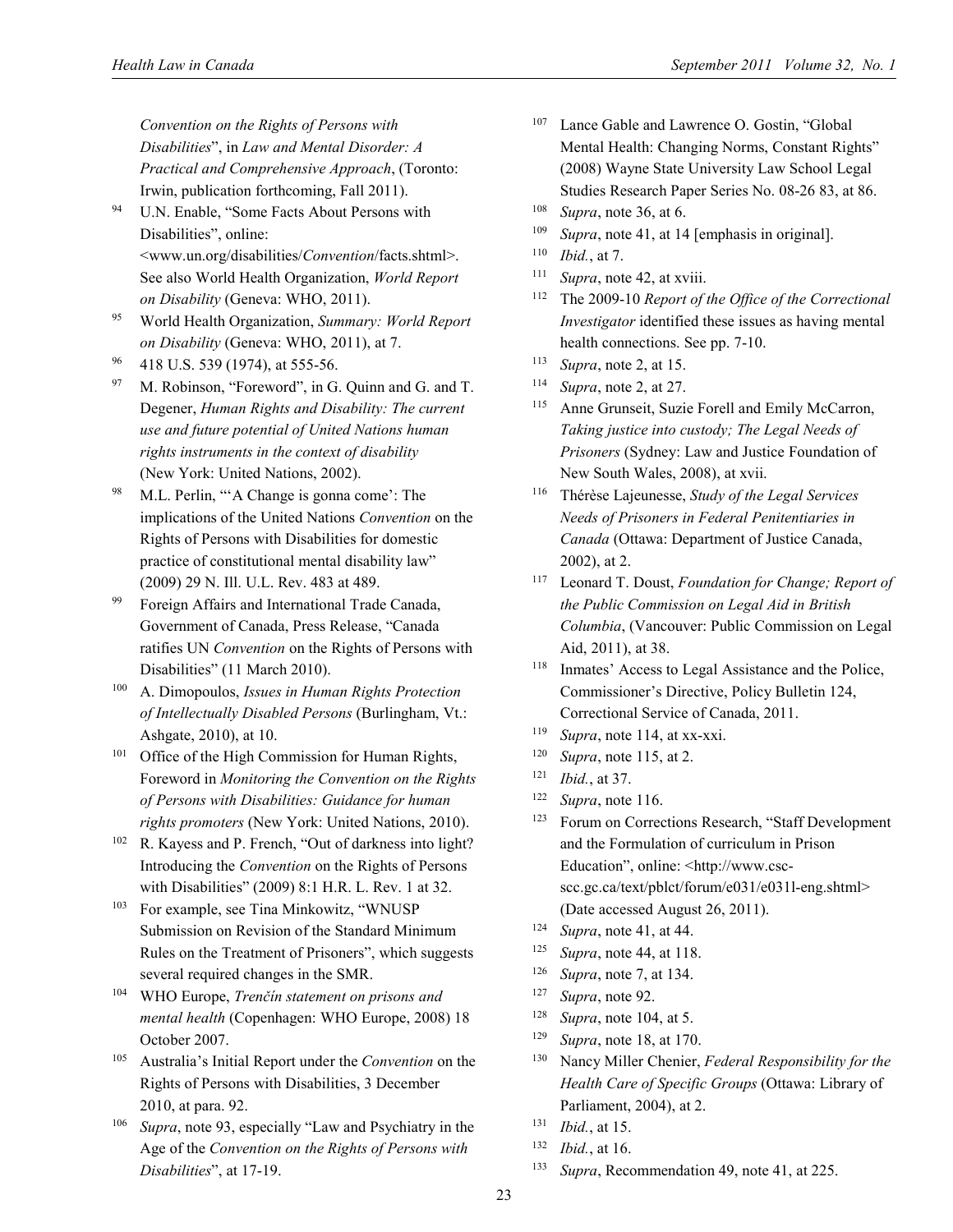- 134 *Ibid.*, Recommendation 48, at 225.
- 135 *Supra*, note 2, at 36.
- 136 United Nations, *Standard Minimum Rules for the Treatment of Prisoners* (1955), *Art.* 71(2).
- 137 *Ibid.*, *Art.* 71(1).
- 138 *Supra*, note 92, *Art.* 8.
- 139 *Supra*, note 44, at 119.
- 140 *Supra*, note 2, at 38.
- 141 *Supra*, note 136, *Art.* 60(2).
- 142 *Ibid.*, *Art.* 64.
- 143 *Supra*, note 62, at para. 38.
- 144 See *supra*, note 2, in which peer counseling is propounded for its ability "to supplement the professional mental health care provided" (at 31) and its contribution to suicide and self-harm prevention programs (at 32).
- 145 *Supra*, note 104, at 6.
- 146 Noni MacDonald, Stephen J. Hucker, Paul C. Hébert, "The Crime of Mental Illness" (2010) 182:3 CMAJ 1399 at 1400.

# **• GIVING VOICE — DECADE THREE OF PROTECTING MENTAL HEALTH PATIENT RIGHTS IN ALBERTA •**

Fay Orr, Mental Health Patient Advocate at Government of Alberta

Established in 1990, Alberta's Mental Health Patient Advocate (the "Advocate") is still the only provincial investigative body created specifically to protect legislated rights and to deal with complaints from or relating to persons detained under mental health certificates in designated psychiatric facilities. In 2007 Alberta's *Mental Health Act*, R.S.A. 2000, c. M-13 [*MHA*] was amended to expand the jurisdiction of the Advocate to include persons under one admission certificate and persons subject to community treatment orders ("CTOs").

Given the Advocate's more than two decades of experience and recent expansion of jurisdiction, now is a good time to assess how this unique body is doing. Is it meeting the expectations of the legislators who created it and providing a valuable service for persons with mental illness and those acting on their behalf?

#### **BACKGROUND**

Prior to 1990 in Alberta, the provision of advocacy services on behalf of involuntary mental health patients was left to the discretion of individual hospitals. The investigation of complaints from or relating to such patients was handled by the provincial ombudsman. There was no external body mandated to provide rights advice. For years, people in Alberta and across Canada had been lobbying their respective governments for something more, specifically, the establishment of patient advocate offices with staff skilled in mental health and sufficient resources to advocate full-time for involuntary patients living with a mental disorder.

In Alberta, the government responded with Bill 29 which amended the *MHA* to, among other things, establish for the first time in the province a Mental Health Patient Advocate. In explaining the government's rationale during second reading of the Bill in 1988, then Minister of Health, the Honourable Marvin Moore, had this to say:

*Our judgment was that it was important to have this aspect of an individual's rights highlighted by the appointment of an individual whose single and sole purpose, full-time, 365 days a year, is to be an advocate for involuntary mental health patients. So we took the decision knowing full well that there would be some concerns on behalf of the Ombudsman, who in the past – and I speak not only of the existing Ombudsman but others – has done an excellent job of looking after the concerns of involuntary mental health patients. But we took it with a view that this would strengthen even further the ability of an individual to ensure that all of their rights are protected under our legislation. (Hansard; May 30, 1988)* 

#### **REPORTING STRUCTURE**

The resulting legislation provides for the Lieutenant Governor in Council to appoint an Advocate to act as an investigative body. The Advocate is independent from the entities that are subject to investigation and reports directly to the Minister of Health and Wellness on legislative matters. While operating at arm's length, the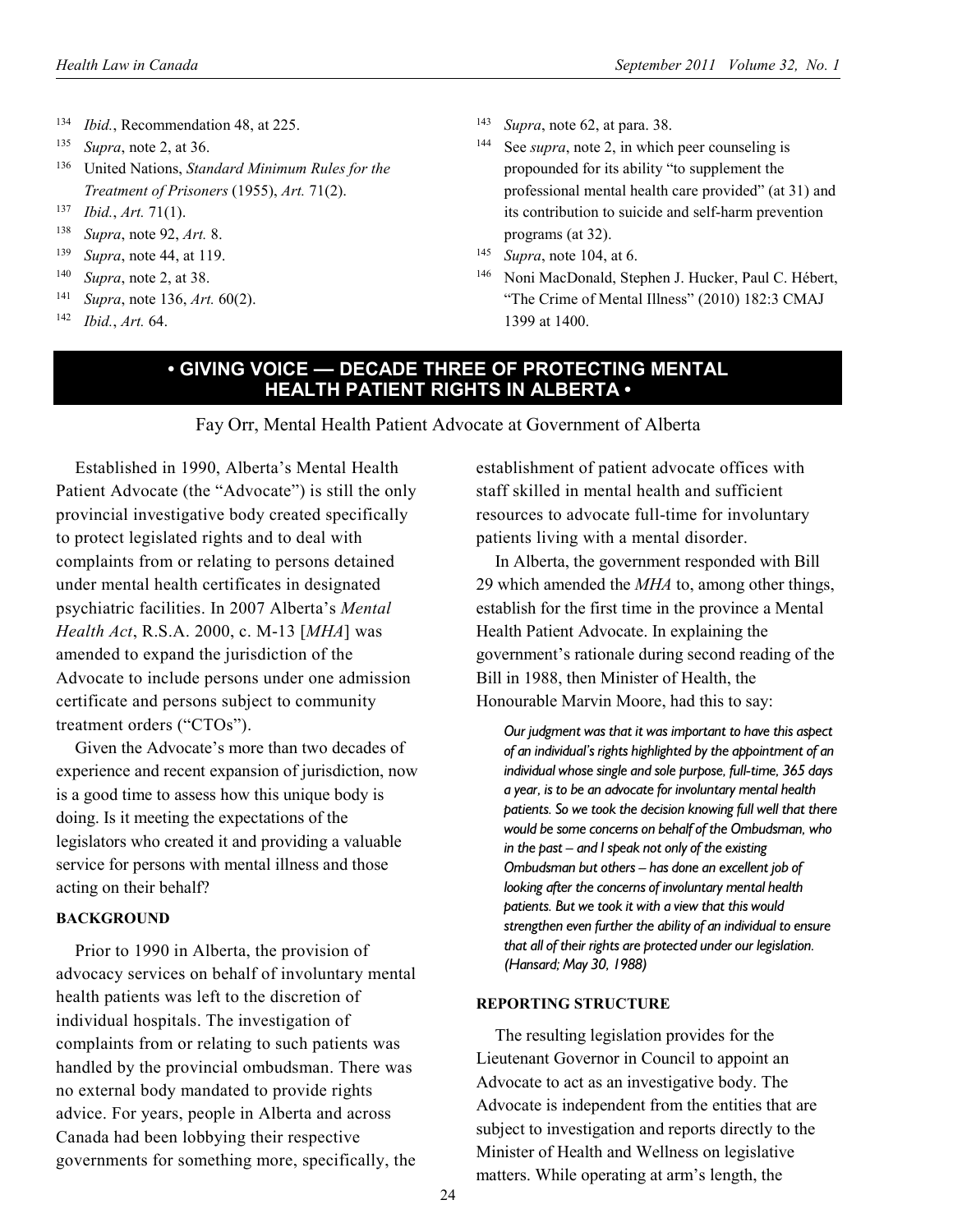Advocate reports administratively to the Deputy Minister of Alberta Health and Wellness. The law requires the Advocate to submit an annual report summarizing the Advocate's activities in that year to the Minister who must table it with the Legislative Assembly immediately if the legislature is in session or, if not, within 15 days of the start of the next session.

#### **POWERS OF THE ADVOCATE**

The Advocate's powers and responsibilities are set out in s. 45 of the Act and in the Patient Advocate Regulation. The Advocate is specifically authorized to conduct an investigation with or without complaint and provide rights advice.

The Advocate's power to investigate without complaint is limited by s. 4 of the Patient Advocate Regulation to:

- any procedure relating to the admission of a person detained in a facility pursuant to the Act;
- any procedure of a facility for (1) informing a patient of his or her rights or (2) providing information as required by the Act to a patient and to guardians, nearest relatives or designates of a facility patient, and;
- any procedure of a regional health authority or an issuing psychiatrist relating to the issuance, amendment or renewal of a CTO.

The Advocate does not have jurisdiction to investigate complaints from or relating to voluntary patients. However, the Advocate can investigate if the concern is about something that happened while the complainant was under certificate or CTO.

### **JURISDICTION**

Originally, the Advocate's jurisdiction was limited to formal patients, who are individuals under two admission or renewal certificates. As mentioned above, in 2007 the legislation was amended to extend the Advocate's jurisdiction to patients under one admission certificate. The change was done partly in response to input from the Advocate's

office that it was receiving calls from patients under one certificate in emergency and on hospital units. These patients were perplexed about their detention and needed somewhere to turn for information about their legal status and rights. They also wanted an independent body to investigate and resolve their concerns.

As well, jurisdiction was extended to cover persons subject to the new, for Alberta, option of CTOs. The Alberta government introduced CTOs to provide a less restrictive alternative to hospital care. Family and advocacy groups had lobbied for CTOs for a number of years, based on the view of mental health experts worldwide that communitybased care leads to better health outcomes for individuals with serious and persistent mental health disorders. The tipping point in Alberta was reached in 2006 when a public inquiry report into the shooting deaths of RCMP Corporal James Galloway and Martin Ostopovich recommended CTOs be introduced as a way to ensure persons with severe mental illness living in the community received needed treatment and supervision.

Under a CTO, an individual is given a personalized treatment and care plan which provides the support people need to stay in the community. The hope is CTOs will help people avoid repeated returns to hospital for stabilization, commonly known as the "revolving door syndrome". Given that persons subject to CTOs also have rights enshrined in the *MHA*, it made sense to provide them with access to the Advocate's services when this new care option was added to the legislation.

### **INVESTIGATING COMPLAINTS**

All inquiries made by the Advocate into complaints and concerns are called investigations, which may be informal or formal. The vast majority of complaints are resolved through informal investigation and conciliation. Concerns range from detention, treatment, care and/or control of a patient against his or her will, to lack of privileges, privacy and access to information. Many of these concerns are resolved through discussion between the patient, Advocate staff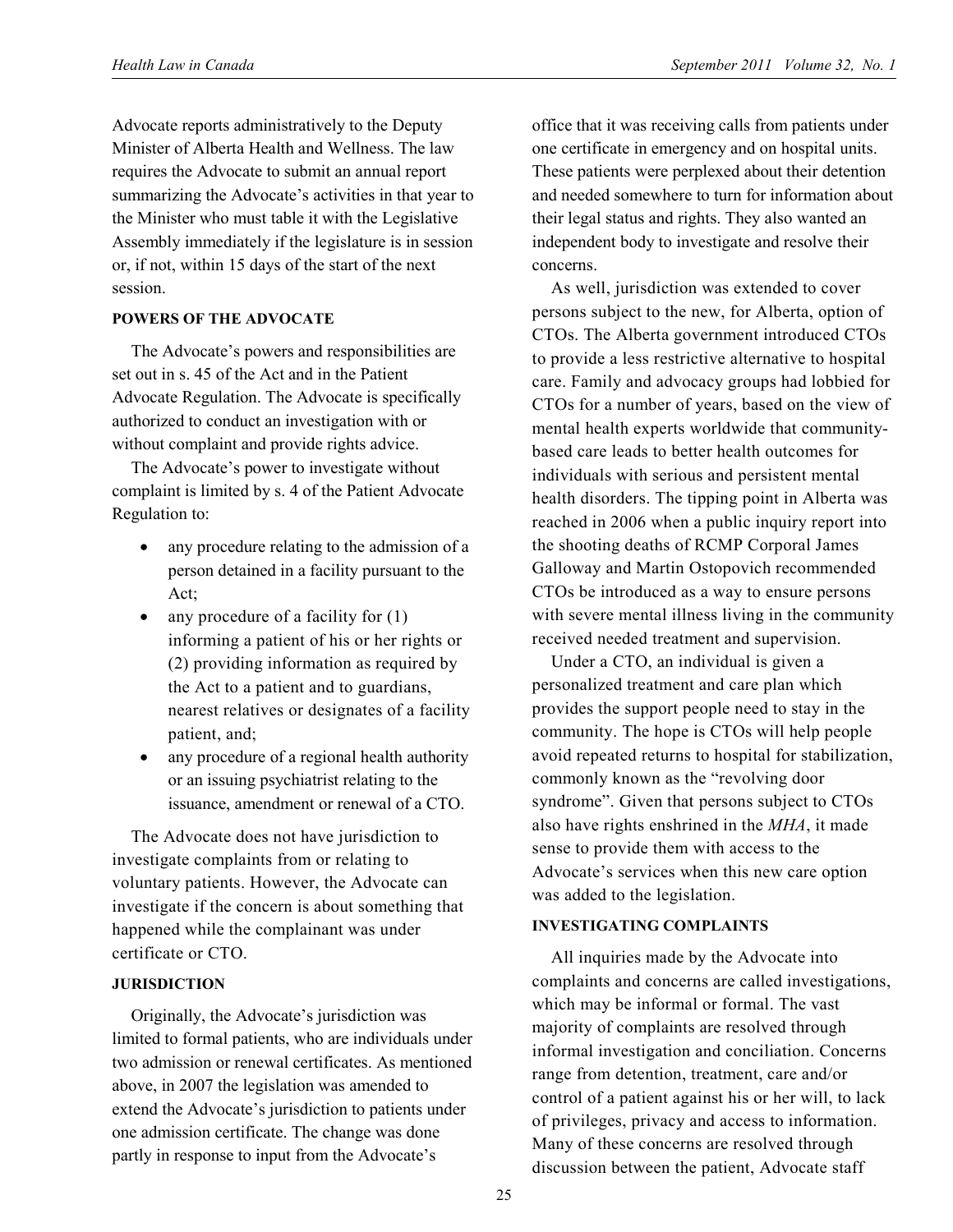(known as Patient Rights Advocates) and members of the treatment team.

Only the Advocate may authorize a formal investigation. Formals are reserved for concerns that cannot be easily resolved, such as allegations of abuse. By law, the Advocate is required to notify the facility board, regional health authority or issuing psychiatrist of the intent to conduct a formal investigation. As well, the Advocate is required to write an investigation report and send a copy to the board, health authority or issuing psychiatrist. A report containing recommendations must state the reasons for them. If after a reasonable time, the Advocate is of the opinion that appropriate action has not been taken on any of the recommendations, the Advocate is required to send a copy of the report to the Minister, along with a copy of the response, if any, from the above noted respondents.

Since its inception, the Advocate's office has investigated thousands of complaints. According to its 2009/10 annual report, the office opened 1,500 new files, resulting in 470 investigations during that year. While most investigations have been informal, there have been a number of formals that have resulted in the acceptance of numerous recommendations to enhance the protection of patient rights and improved treatment and care. Many of the recommendations have called for better staff and physician training and education. But there have also been calls for disciplinary action and improvements to policy and procedures for providing rights information and the use of restraints, for example.

## **EVOLVING ROLE**

Over the years, the Advocate's role has evolved beyond its legislated mandate of investigating complaints. From its inception, the Advocate's office has worked to educate patients and others about their rights and responsibilities under the *MHA* through onsite patient visits and presentations to care providers and organizations throughout the province. The Advocate's office provides important linkages to other programs and oversight bodies and has worked to prevent problems from arising whenever possible.

It also provides coaching and support to individuals, ensuring their voice is heard and considered by the treatment team, and helping them navigate the system.

As well, the Advocate has responded to numerous and wide-ranging requests to provide input into legislation, policies and services that impact individuals and families living with mental illness. For example, the Advocate provided input into the *MHA* amendments of 2007 and continues to participate on a committee established to evaluate their implementation.

In 2010 the Advocate provided a written submission to the Minister's Advisory Committee on the *Alberta Health Act*. In its submission and in past annual reports, the Advocate promoted the concept of a patient charter, something the Alberta government has now committed to developing, along with a Health Advocate to help uphold it.

The Advocate was part of a stakeholder committee that provided input to the Ministry on its recently released addiction and mental health strategy. The Advocate is also a member of a crossministry government initiative to improve discharge planning from the health and corrections systems. In 2009, the Advocate accepted an invitation from the Ministry of Children and Youth Services to participate on a blue ribbon panel reviewing Alberta's child intervention system.

#### **PROMOTING THE CONCEPT OF RECOVERY**

The Advocate's office has also joined with others in the mental health advocacy field to promote the concept of recovery for persons living with a mental illness. Recovery doesn't necessarily mean a "cure", but the ability of an individual to learn how to manage and live with mental illness in a supportive environment. Ensuring the legislated rights of patients is fundamental to the recovery approach. Results from an evaluation done on the Advocate's office last year showed information and services provided to patients by the office empowered them to become actively involved in their recovery by giving them a better understanding of the province's mental health system.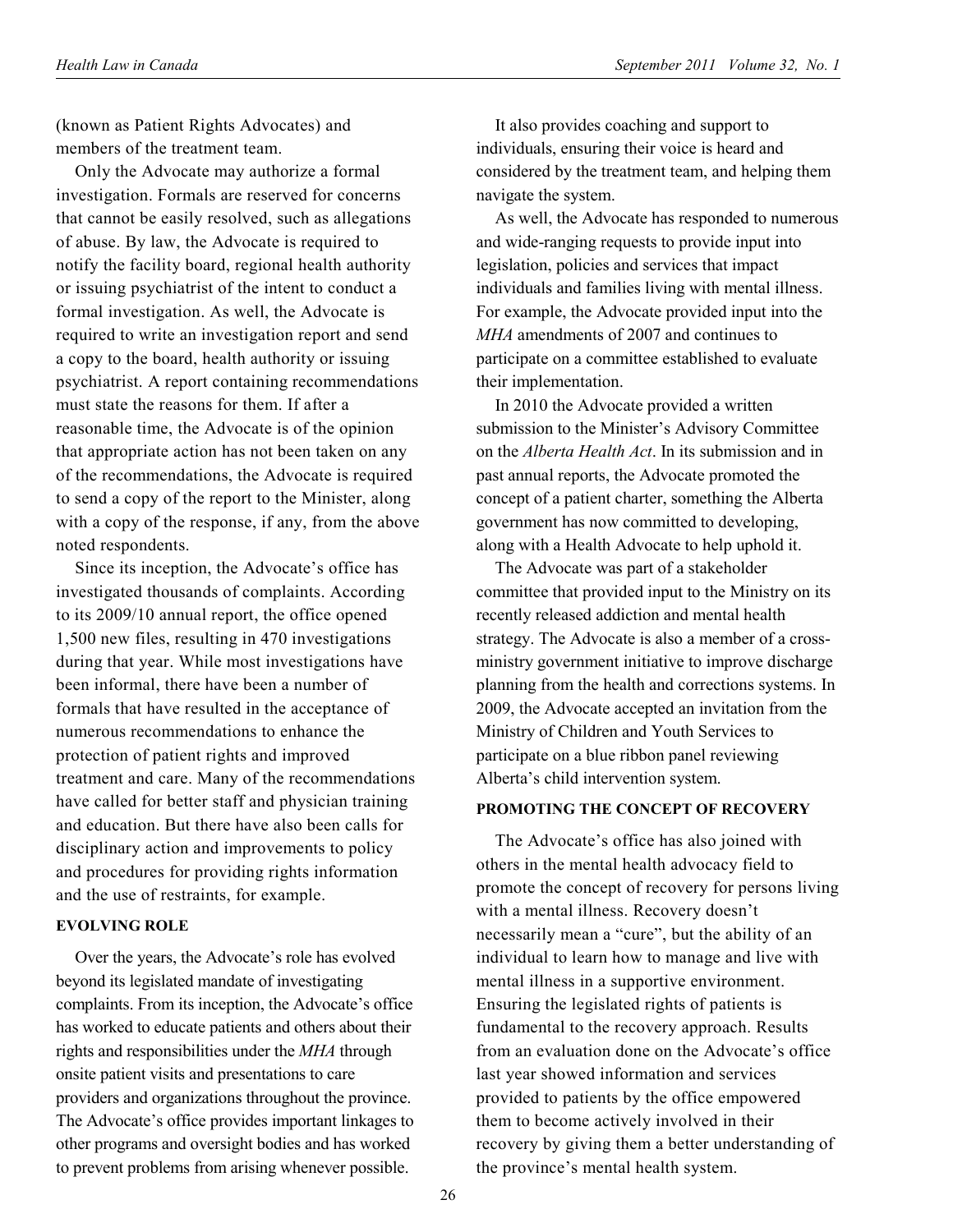Generally, patients who contact the Advocate's office have expectations of the health system similar to any other patient. Patients often speak of wanting to be heard and respected. They talk of wanting to feel supported in their journey of recovery and of wanting to be involved in decisions that impact their life. Like anyone, those living with a mental illness want to feel hope for a better future.

Judging from some of the comments the Advocate's office receives from clients, its services help people feel "heard" and supported. Some actual comments from patients over the past year include:

*You have a calming voice that helped me immensely* 

*Thank you for listening to me during this difficult time away from my loved ones* 

*You keep calling back. That is an angel's move* 

*You have given me the courage to ask the questions I needed to ask today* 

#### **EMERGING TRENDS AND ISSUES**

For the most part, Alberta Health Services ("AHS"), the provincial body in Alberta responsible for province-wide delivery of health care services, has staff working in the mental health sector who are very supportive and cooperative in respecting the rights of patients who come under the Advocate's jurisdiction. In recent years, however, the Advocate's office has heard from an increasing number of patients with both mental health and medical needs that have been placed on medical or surgical units where staff are less familiar with the requirements and implications of the *MHA*.

As a result, patient rights have been affected. For example, there have been failures to provide patients with copies of their mental health certificates as required by law. There have also been failures to ensure timely renewal of certificates, which resulted in the patient being illegally detained, and to provide legislated rights information. To remedy this situation, the Advocate has been intervening to address specific concerns and working with AHS to

explore better ways of educating and training staff and physicians on non-psychiatric units about the importance of compliance with mental health legislation and how it protects this vulnerable population.

Access to patient charts by legal counsel and by the patient has been an issue in recent years, and one the Advocate continues to monitor. Patients receiving care under the *MHA* have the right to appeal their detention, CTO, and the physician's opinion regarding their competence. Appeals are heard by a Review Panel that is independent of AHS. Decisions of the Review Panel may be further appealed to the Court of Queen's Bench. Patients have the right to be represented by legal counsel at these hearings, with Legal Aid Alberta providing, on request, legal counsel at no cost for Review Panel hearings.

Legal Aid lawyers have reported challenges in gaining timely and complete access to patient charts in order to prepare for Review Panel hearings. AHS interprets the *Health Information Act*, R.S.A. 2000, c. H-5 [*HIA*] as giving it authority to sever patient charts of information, such as information that relates to third parties (s. 11(2)). The severing process takes time and can result in legal counsel not gaining access to the complete chart, or they may not have access to the chart until the same day of the Review Panel hearing. However, *HIA* also provides that it does not limit information otherwise available by law to a party to legal proceedings. Ongoing discussions this year among the Advocate, AHW and AHS resulted in agreement that existing legislation provides the Review Panel with the authority to remedy access and timeliness issues.

#### **CONCLUSION**

Since its inception, the Advocate's office has played a unique and effective role in Alberta's mental health system. However, only a small proportion of individuals with mental health issues fall under the Act with their rights enshrined in legislation. The majority of Albertans who experience mental illness and seek or receive care do so outside of the *MHA*. As mentioned earlier,